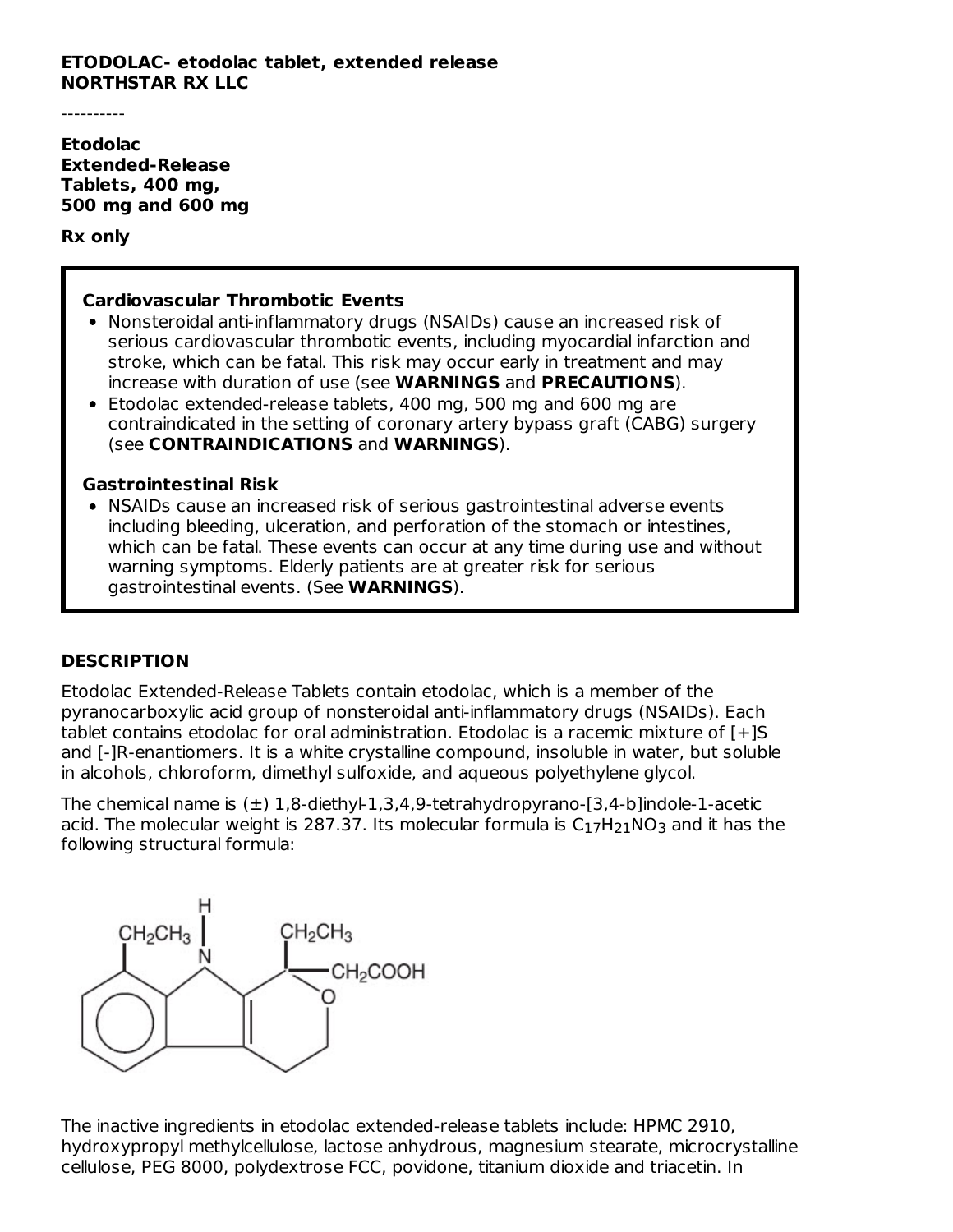addition, the 500 mg and 600 mg tablets contain Indigo Carmine Lake and the 400 mg and 600 mg tablets contain Allura Red AC Lake and Sunset Yellow F.C.F. Lake. In addition, the 500 mg tablets contain yellow iron oxide. Meets USP Dissolution Test 4.

## **CLINICAL PHARMACOLOGY**

#### **Pharmacodynamics**

Etodolac extended-release tablets are a nonsteroidal anti-inflammatory drug (NSAID) that exhibits anti-inflammatory, analgesic, and antipyretic activities in animal models. The mechanism of action of etodolac extended-release tablets, like that of other NSAIDs, is not completely understood, but may be related to prostaglandin synthetase inhibition.

## **Pharmacokinetics**

#### Absorption

Etodolac extended-release tablets and etodolac tablets both contain etodolac, but differ in their release characteristics. The systemic availability of etodolac from etodolac extended-release tablets is generally greater than 80%. Etodolac does not undergo significant first-pass metabolism following oral administration. After oral administration of etodolac extended-release tablets in doses up to 800 mg once daily, peak concentrations occur approximately 6 hours after dosing and are dose proportional for both total and free etodolac.

**Table 1** shows the comparison of etodolac pharmacokinetic parameters after the administration of etodolac tablets and etodolac extended-release tablets.

**Table 2** shows the etodolac pharmacokinetic parameters in various populations. The data from patients with renal and hepatic impairment were obtained following administration of (immediate-release) etodolac tablets.

|                                                            | Mean (CV)%*                       |                                                               |  |  |
|------------------------------------------------------------|-----------------------------------|---------------------------------------------------------------|--|--|
| <b>Pharmacokinetic Parameters</b>                          | <b>Etodolac</b><br><b>Tablets</b> | <b>Etodolac</b><br><b>Extended-</b><br><b>Release Tablets</b> |  |  |
| <b>Extent of Oral Absorption</b><br>$(Biowailability)$ [F] | $\geq 80\%$                       | $\geq 80\%$                                                   |  |  |
| Time to Peak Concentration<br>$(T_{\text{max}})$ , h       | 1.4(61%)                          | 6.7(47%)                                                      |  |  |
| Oral Clearance (CL/F), mL/h/kg                             | 49.1 (33%)                        | 46.8 (37%)                                                    |  |  |
| Apparent Volume of Distribution<br>(Vd/F), mL/kg           | 393 (29%)                         | 566 (26%)                                                     |  |  |
| Terminal Half-Life (t1/2), h                               | 6.4(22%)                          | 8.4 (30%)                                                     |  |  |

\* % Coefficient of variation

| Table 2. Mean (CV%)* Pharmacokinetic Parameters of Etodolac in Normal Healthy Adults |                                 |  |  |
|--------------------------------------------------------------------------------------|---------------------------------|--|--|
|                                                                                      | and Various Special Populations |  |  |

|                                | Etodolac Extended-Release Tablets                |  |  | <b>Etodolac Tablets</b> |                                                                                                                                                                                                            |
|--------------------------------|--------------------------------------------------|--|--|-------------------------|------------------------------------------------------------------------------------------------------------------------------------------------------------------------------------------------------------|
| <b>PK</b><br><b>Parameters</b> | <b>Normal</b><br><b>Healthy</b><br><b>Adults</b> |  |  |                         | Healthy Healthy Elderly Hemodialysis <sup>t</sup> (24 Renal Hepatic Males Females (> 65 to 65) (n=9) Impairment <sup>t</sup> Males                                                                         |
|                                | (18 <sub>to</sub>                                |  |  |                         | $\left  \begin{array}{c c c} (18 \; \mathrm{to} & (25 \; \mathrm{to} & (66 \; \mathrm{to} & \text{Dialysis} & \text{Dialysis} & (46 \; \mathrm{to} \; 73) & (34 \; \mathrm{to} \; 60) \end{array} \right $ |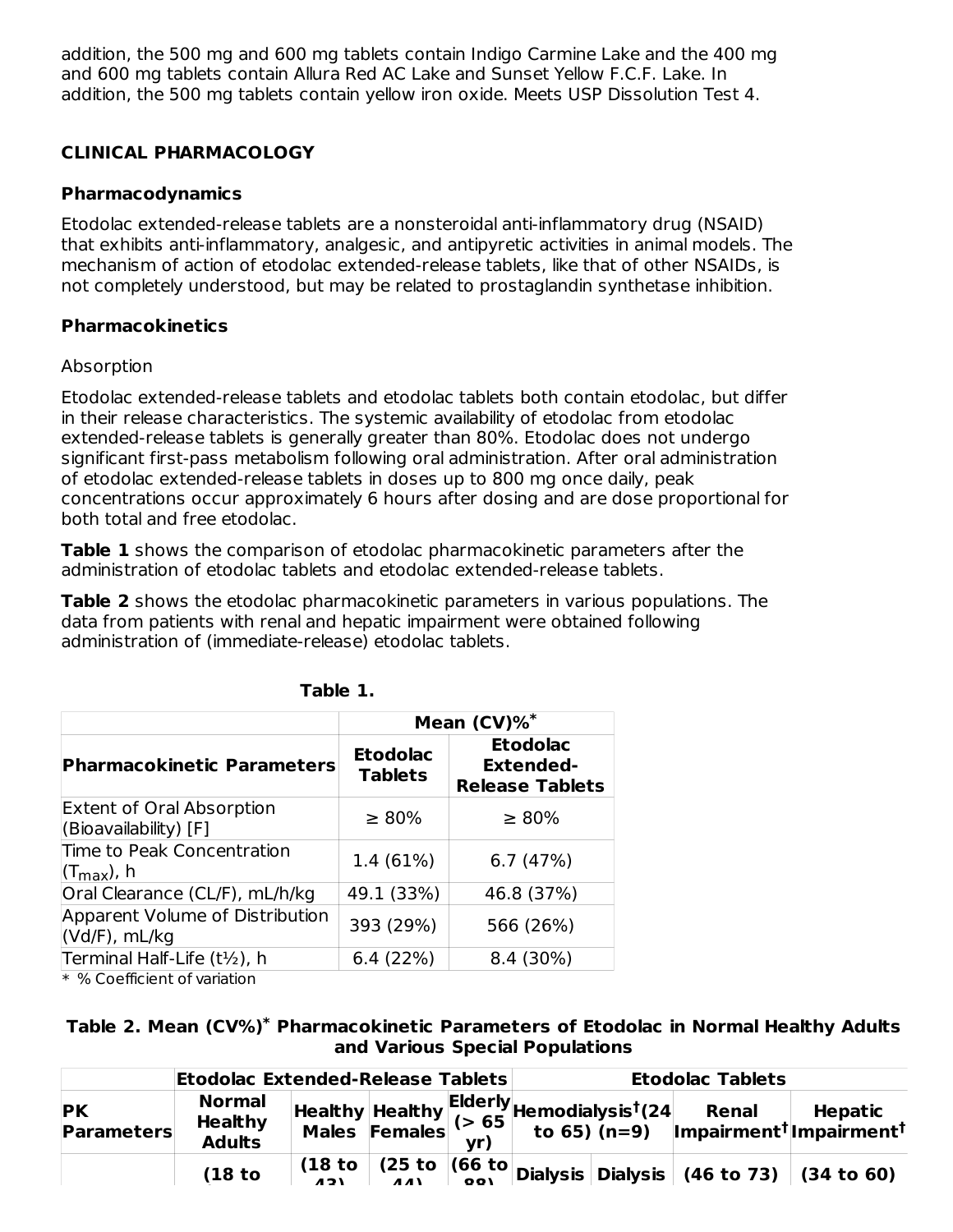|                                                        | $ 44)^{\ddagger}$ (n=116)<br>(n=102) (n=14) |               |               | 00 J<br>$(n=24)$ | On           | <b>Off</b>   | $(n=10)$      | $(n=9)$       |
|--------------------------------------------------------|---------------------------------------------|---------------|---------------|------------------|--------------|--------------|---------------|---------------|
| $\mathsf{T}_{\mathsf{max}}$ , h                        | 6.7<br>$(47%)^*$                            | 6.8<br>(45%)  | 4.5<br>(56%)  | 6.2<br>(51%)     | 1.7<br>(88%) | 0.9<br>(67%) | 2.1<br>(46%)  | 1.1<br>(15%)  |
| Oral<br>Clearance,<br>mL/h/kg<br>(CL/F)                | 46.8<br>(37%)                               | 46.8<br>(37%) | 47.2<br>(38%) | 51.6<br>(40%)    | <b>NA</b>    | <b>NA</b>    | 58.3<br>(19%) | 42.0<br>(43%) |
| Apparent<br>Volume of<br>Distribution,<br>mL/kg (Vd/F) | 566<br>(26%)                                | 580<br>(26%)  | 459<br>(28%)  | 552<br>(34%)     | <b>NA</b>    | <b>NA</b>    | <b>NA</b>     | <b>NA</b>     |
| Terminal<br>Half-Life, h                               | 8.4<br>(30%)                                | 8.4<br>(29%)  | 7.6<br>(45%)  | 7.8<br>(26%)     | 5.1<br>(22%) | 7.5<br>(34%) | <b>NA</b>     | 5.7<br>(24%)  |

#### $NA = not available$

\* % Coefficient of variation

† Pharmacokinetic parameters obtained following administration of etodolac tablets

‡ Age range (years)

#### Food/Antacid Effects

Food has no significant effect on the extent of etodolac extended-release tablets absorption, however, food significantly increased  $\mathsf{C}_{\mathsf{max}}$  (54%) following a 600 mg dose.

The extent of absorption of etodolac is not affected when etodolac is administered with antacid. Coadministration, with an antacid, decreases the peak concentration reached by about 15 to 20% with no measurable effect on time-to-peak.

#### **Distribution**

The mean apparent volume of distribution (Vd/F) of etodolac following administration of etodolac extended-release tablets is 566 mL/kg. Etodolac is more than 99% bound to plasma proteins, primarily to albumin, and is independent of etodolac concentration over the dose range studied. It is not known whether etodolac is excreted in human milk. However, based on its physical-chemical properties, excretion into breast milk is expected.

#### Metabolism

Etodolac metabolites do not contribute significantly to the pharmacological activity of etodolac extended-release tablets.

Following administration of immediate-release etodolac, several metabolites have been identified in human plasma and urine. Other metabolites remain to be identified. The metabolites include 6-, 7-, and 8- hydroxylated etodolac and etodolac glucuronide. After a single dose of  $^{14}$ C-etodolac, hydroxylated metabolites accounted for less than 10% of total drug in serum. On chronic dosing, hydroxylated-etodolac metabolites do not accumulate in the plasma of patients with normal renal function. The extent of accumulation of hydroxylated-etodolac metabolites in patients with renal dysfunction has not been studied. The role, if any, of a specific cytochrome P450 system in the metabolism of etodolac is unknown. The hydroxylated-etodolac metabolites undergo further glucuronidation followed by renal excretion and partial elimination in the feces.

## Excretion

The mean oral clearance of etodolac following oral etodolac extended-release tablets dosing is 47 ( $\pm 17$ ) mL/h/kg. The terminal half-life (t $_{1/2}$ ) of etodolac after etodolac extended-release tablets administration is 8.4 hours compared to 6.4 hours for etodolac tablets. Approximately 1% of an etodolac tablet dose is excreted unchanged in the urine,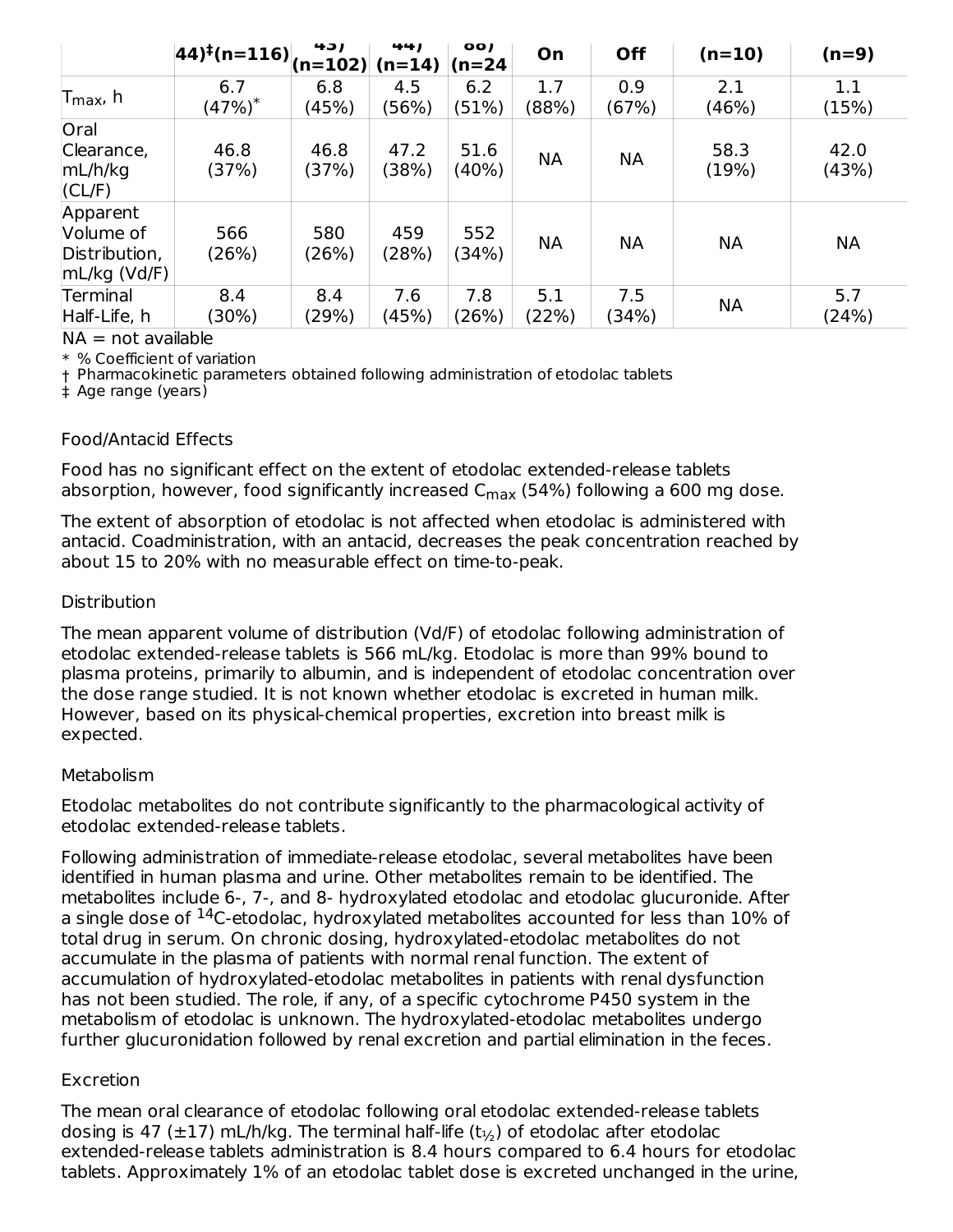with 72% of the dose excreted into the urine as parent drug plus metabolites:

| -etodolac, unchanged                                  | 1%  |
|-------------------------------------------------------|-----|
| -etodolac glucuronide                                 | 13% |
| -hydroxylated metabolites $(6-7-1)$<br>, and $8-OH$ ) | 5%  |
| -hydroxylated metabolite<br>glucuronides              | 20% |
| -unidentified metabolites                             | 33% |

Fecal excretion accounted for 16% of the dose.

Special Populations

#### Geriatric

In clinical studies, age was not shown to have any effect on half-life or protein binding, and demonstrated no change in expected drug accumulation. No dosage adjustment is generally necessary in the elderly on the basis of pharmacokinetics. The elderly may need dosage adjustment, however, as they may be more sensitive to antiprostaglandin effects than younger patients (see **PRECAUTIONS, Geriatric Use**).

#### Pediatric

The pharmacokinetics of etodolac extended-release tablets were assessed in an openlabel, 12-week clinical trial which included plasma sampling for population pharmacokinetics. Seventy-two (72) patients, 6 to 16 years of age, with juvenile rheumatoid arthritis, received etodolac extended-release tablets in doses of 13.3 to 21.3 mg/kg given as 400 to 1000 mg once daily. The results from a population pharmacokinetic analysis based on the 59 subjects who completed the trial are as follows:

#### **Table 3. Pharmacokinetic Parameter Estimates for Etodolac Extended-Release Tablets in Patients with Juvenile Rheumatoid Arthritis**

| Parameter                                        | JRA <sup>*</sup> (Age: 6 to 16) <sup>†</sup> n = 59 |
|--------------------------------------------------|-----------------------------------------------------|
| Oral Clearance (CL/F), mL/h/kg                   | 47.8 (38%)                                          |
| Apparent Volume of Distribution<br>(Vd/F), mL/kg | 78.9 (61%)                                          |
| Half-life $(t_{1/2})$ , h                        | 12.1 (75%)                                          |

\* Mean (CV) of parameter estimates predicted from population pharmacokinetics

† Age range (years)

While similar, the pharmacokinetic parameters for children with juvenile rheumatoid arthritis did not directly correlate with adult pharmacokinetic data in rheumatoid arthritis. In the population pharmacokinetic analysis, body weights below 50 kg were found to correlate with CL/F (see **DOSAGE AND ADMINISTRATION**).

#### Race

Pharmacokinetic differences due to race have not been identified. Clinical studies included patients of many races, all of whom responded in a similar fashion.

#### Hepatic Insufficiency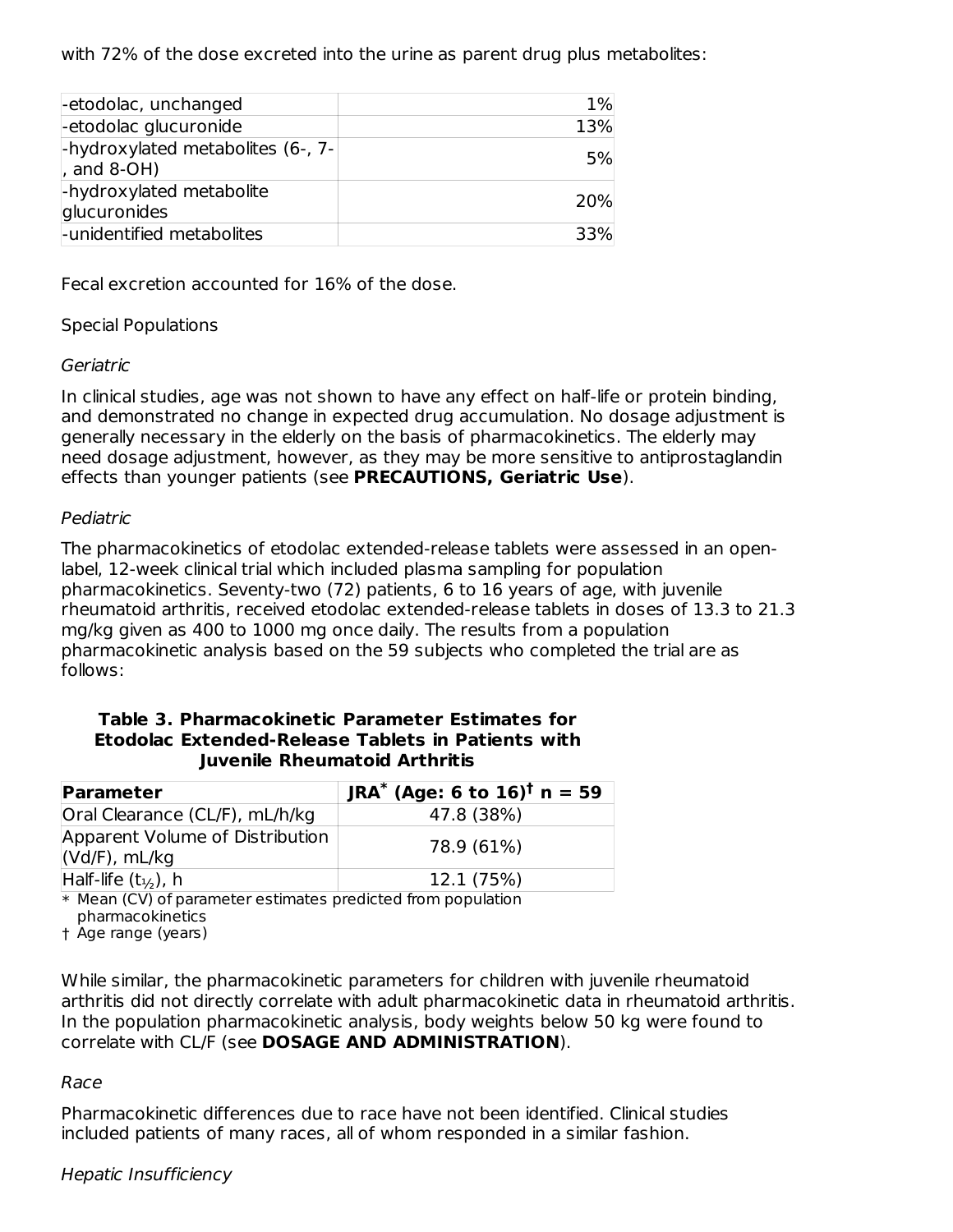The pharmacokinetics of etodolac following administration of etodolac extended-release tablets have not been investigated in subjects with hepatic insufficiency. Following administration of etodolac tablets, the plasma protein binding and disposition of total and free etodolac were unchanged in the presence of compensated hepatic cirrhosis. Although no dosage adjustment is generally required in patients with chronic hepatic diseases, etodolac clearance is dependent on liver function and could be reduced in patients with severe hepatic failure.

## Renal Insufficiency

The pharmacokinetics of etodolac following administration of etodolac extended-release tablets have not been investigated in subjects with renal insufficiency. Etodolac renal clearance following administration of etodolac tablets was unchanged in the presence of mild-to-moderate renal failure (creatinine clearance, 37 to 88 mL/min). Although renal elimination is a significant pathway of excretion for etodolac metabolites, no dosing adjustment in patients with mild-to-moderate renal dysfunction is generally necessary. Etodolac plasma protein binding decreases in patients with severe renal deficiency. Etodolac should be used with caution in such patients because, as with other NSAIDs, it may further decrease renal function in some patients. Etodolac is not significantly removed from the blood in patients undergoing hemodialysis.

# **CLINICAL STUDIES**

## **Arthritis**

The use of etodolac extended-release tablets in managing the signs and symptoms of osteoarthritis of the knee and rheumatoid arthritis was assessed in double-blind, randomized, parallel, controlled clinical trials in 1552 patients. In these trials, etodolac extended-release tablets, given once daily, provided efficacy comparable to immediaterelease etodolac.

The safety, efficacy, and pharmacokinetics of etodolac extended-release tablets were assessed in an open-label, 12-week clinical trial. Seventy-two (72) patients, 6 to 16 years of age, with juvenile rheumatoid arthritis, received etodolac extended-release tablets in doses of 400 to 1000 mg (13.3 to 21.3 mg/kg body weight) once daily. At these doses, etodolac extended-release tablets controlled the signs and symptoms of juvenile rheumatoid arthritis. Based on the results of this study, the safety profile of etodolac extended-release tablets (at doses not exceeding 20 mg/kg) appeared to be similar to that observed in the adult arthritic patients in clinical trials. (See **PRECAUTIONS, Pediatric Use**).

## **INDICATIONS AND USAGE**

Carefully consider the potential benefits and risks of etodolac extended-release tablets and other treatment options before deciding to use etodolac extended-release tablets. Use the lowest effective dose for the shortest duration consistent with individual patient treatment goals (see **WARNINGS**).

Etodolac extended-release tablets are indicated:

- \* For relief of signs and symptoms of juvenile arthritis
- \* For relief of the signs and symptoms of rheumatoid arthritis
- $\hspace{0.1mm}^*$  For relief of the signs and symptoms of osteoarthritis

#### **CONTRAINDICATIONS**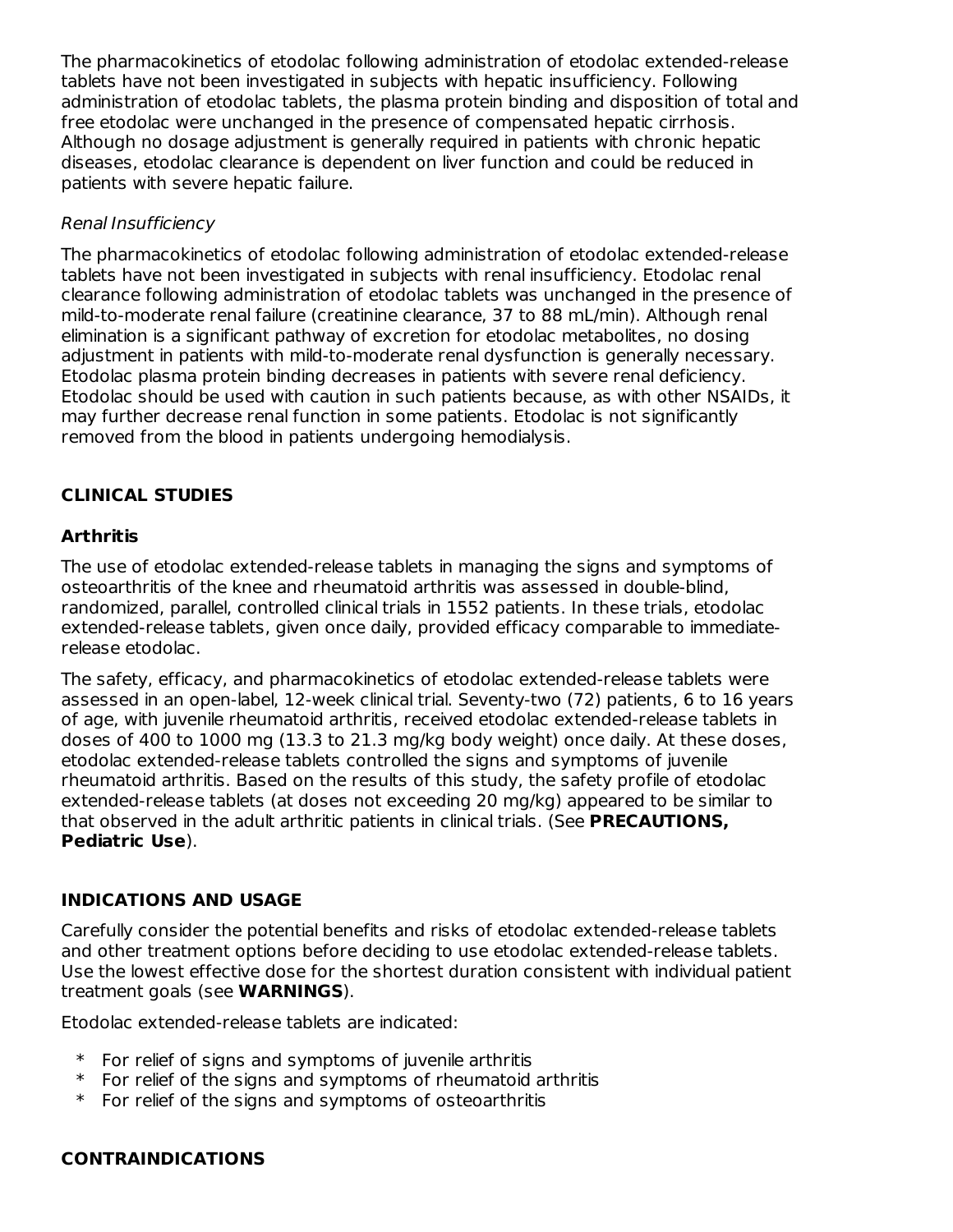Etodolac extended-release tablets are contraindicated in patients with known hypersensitivity to etodolac.

Etodolac extended-release tablets should not be given to patients who have experienced asthma, urticaria, or allergic-type reactions after taking aspirin or other NSAIDs. Severe, rarely fatal, anaphylactic-like reactions to NSAIDs have been reported in such patients (see **WARNINGS, Anaphylactoid Reactions** and **PRECAUTIONS, Preexisting Asthma**).

Etodolac extended-release tablets are contraindicated in the setting of coronary artery bypass graft (CABG) surgery (see **WARNINGS**).

# **WARNINGS**

## **Cardiovascular Effects**

#### Cardiovascular Thrombotic Events

Clinical trials of several COX-2 selective and nonselective NSAIDs of up to three years duration have shown an increased risk of serious cardiovascular (CV) thrombotic events, including myocardial infarction (MI) and stroke, which can be fatal. Based on available data, it is unclear that the risk for CV thrombotic events is similar for all NSAIDs. The relative increase in serious CV thrombotic events over baseline conferred by NSAID use appears to be similar in those with and without known CV disease or risk factors for CV disease. However, patients with known CV disease or risk factors had a higher absolute incidence of excess serious CV thrombotic events, due to their increased baseline rate. Some observational studies found that this increased risk of serious CV thrombotic events began as early as the first weeks of treatment. The increase in CV thrombotic risk has been observed most consistently at higher doses.

To minimize the potential risk for an adverse CV event in NSAID-treated patients, use the lowest effective dose for the shortest duration possible. Physicians and patients should remain alert for the development of such events, throughout the entire treatment course, even in the absence of previous CV symptoms. Patients should be informed about the symptoms of serious CV events and the steps to take if they occur.

There is no consistent evidence that concurrent use of aspirin mitigates the increased risk of serious CV thrombotic events associated with NSAID use. The concurrent use of aspirin and an NSAID, such as etodolac, increases the risk of serious gastrointestinal (GI) events (see **WARNINGS**).

## Status Post Coronary Artery Bypass Graft (CABG) Surgery

Two large, controlled clinical trials of a COX-2 selective NSAID for the treatment of pain in the first 10 to 14 days following CABG surgery found an increased incidence of myocardial infarction and stroke. NSAIDs are contraindicated in the setting of CABG (see **CONTRAINDICATIONS**).

## Post-MI Patients

Observational studies conducted in the Danish National Registry have demonstrated that patients treated with NSAIDs in the post-MI period were at increased risk of reinfarction, CV-related death, and all-cause mortality beginning in the first week of treatment. In this same cohort, the incidence of death in the first year post MI was 20 per 100 person years in NSAID-treated patients compared to 12 per 100 person years in non-NSAID exposed patients. Although the absolute rate of death declined somewhat after the first year post-MI, the increased relative risk of death in NSAID users persisted over at least the next four years of follow-up.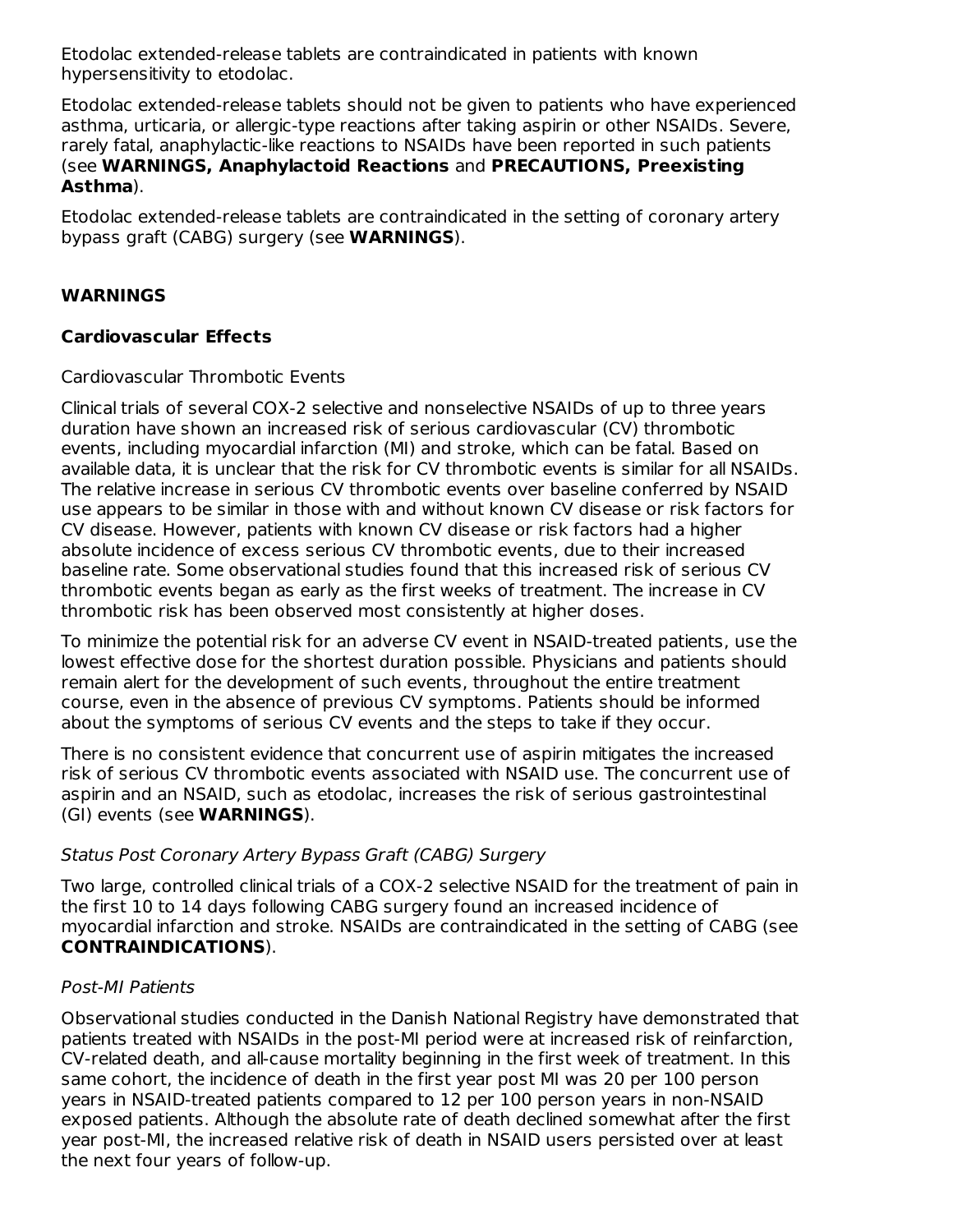Avoid the use of etodolac extended-release tablets in patients with a recent MI unless the benefits are expected to outweigh the risk of recurrent CV thrombotic events. If etodolac extended-release tablets are used in patients with a recent MI, monitor patients for signs of cardiac ischemia.

### Hypertension

NSAIDs, including etodolac extended-release tablets, can lead to onset of new hypertension or worsening of preexisting hypertension, either of which may contribute to the increased incidence of CV events. Patients taking thiazides or loop diuretics may have impaired response to these therapies when taking NSAIDs. NSAIDs, including etodolac extended-release tablets, should be used with caution in patients with hypertension. Blood pressure (BP) should be monitored closely during the initiation of NSAID treatment and throughout the course of therapy.

#### Heart Failure and Edema

The Coxib and traditional NSAID Trialists' Collaboration meta-analysis of randomized controlled trials demonstrated an approximately two-fold increase in hospitalizations for heart failure in COX-2 selective-treated patients and nonselective NSAID-treated patients compared to placebo-treated patients. In a Danish National Registry study of patients with heart failure, NSAID use increased the risk of MI, hospitalization for heart failure, and death.

Additionally, fluid retention and edema have been observed in some patients treated with NSAIDs. Use of etodolac may blunt the CV effects of several therapeutic agents used to treat these medical conditions [e.g., diuretics, ACE inhibitors, or angiotensin receptor blockers (ARBs)] (see **Drug Interactions**).

Avoid the use of etodolac extended-release tablets in patients with severe heart failure unless the benefits are expected to outweigh the risk of worsening heart failure. If etodolac extended-release tablets are used in patients with severe heart failure, monitor patients for signs of worsening heart failure.

## **Gastrointestinal Effects - Risk of Ulceration, Bleeding, and Perforation**

NSAIDs, including etodolac extended-release tablets, can cause serious gastrointestinal (GI) adverse events including inflammation, bleeding, ulceration, and perforation of the stomach, small intestine, or large intestine, which can be fatal. These serious adverse events can occur at any time, with or without warning symptoms, in patients treated with NSAIDs. Only one in five patients, who develop a serious upper GI adverse event on NSAID therapy, is symptomatic. Upper GI ulcers, gross bleeding, or perforation caused by NSAIDs occur in approximately 1% of patients treated for 3 to 6 months, and in about 2 to 4% of patients treated for one year. These trends continue with longer duration of use, increasing the likelihood of developing a serious GI event at some time during the course of therapy. However, even short-term therapy is not without risk.

NSAIDs should be prescribed with extreme caution in those with a prior history of ulcer disease or gastrointestinal bleeding. Patients with a *prior history of peptic ulcer disease* and/or gastrointestinal bleeding who use NSAIDs have a greater than 10-fold increased risk for developing a GI bleed compared to patients with neither of these risk factors. Other factors that increase the risk for GI bleeding in patients treated with NSAIDs include concomitant use of oral corticosteroids or anticoagulants, longer duration of NSAID therapy, smoking, use of alcohol, older age, and poor general health status. Most spontaneous reports of fatal GI events are in elderly or debilitated patients and therefore, special care should be taken in treating this population.

To minimize the potential risk for an adverse GI event in patients treated with an NSAID, the lowest effective dose should be used for the shortest possible duration. Patients and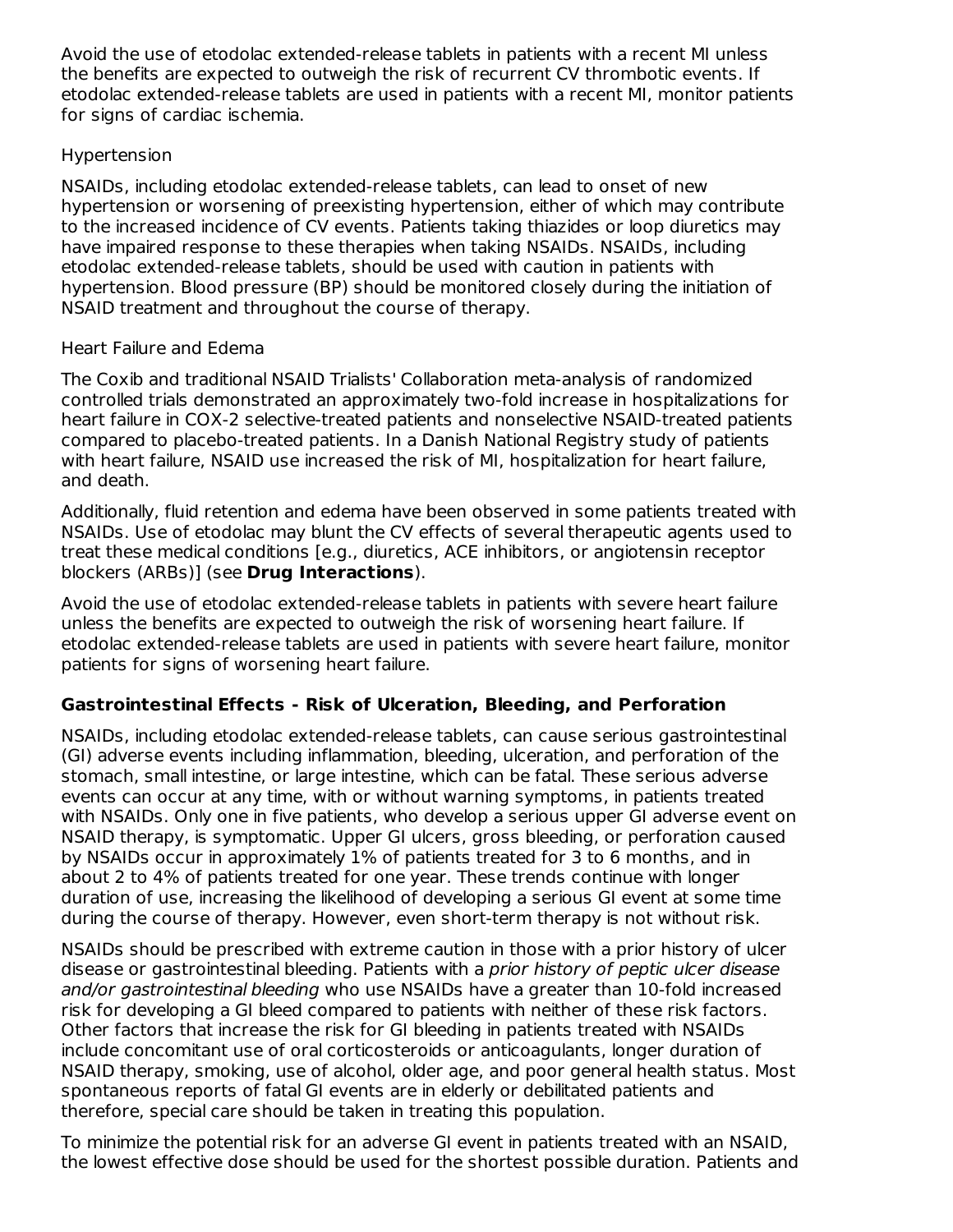physicians should remain alert for signs and symptoms of GI ulceration and bleeding during NSAID therapy and promptly initiate additional evaluation and treatment if a serious GI adverse event is suspected. This should include discontinuation of the NSAID until a serious GI adverse event is ruled out. For high risk patients, alternate therapies that do not involve NSAIDs should be considered.

# **Renal Effects**

Long-term administration of NSAIDs has resulted in renal papillary necrosis and other renal injury. Renal toxicity has also been seen in patients in whom renal prostaglandins have a compensatory role in the maintenance of renal perfusion. In these patients, administration of a nonsteroidal anti-inflammatory drug may cause a dose-dependent reduction in prostaglandin formation and, secondarily, in renal blood flow, which may precipitate overt renal decompensation. Patients at greatest risk of this reaction are those with impaired renal function, heart failure, liver dysfunction, those taking diuretics and ACE inhibitors, and the elderly. Discontinuation of NSAID therapy is usually followed by recovery to the pretreatment state.

Renal pelvic transitional epithelial hyperplasia, a spontaneous change occurring with variable frequency, was observed with increased frequency in treated male rats in a 2 year chronic study. Caution is recommended in patients with pre-existing kidney disease.

# **Advanced Renal Disease**

No information is available from controlled clinical studies regarding the use of etodolac extended-release tablets in patients with advanced renal disease. Therefore, treatment with etodolac extended-release tablets is not recommended in these patients with advanced renal disease. If etodolac extended-release tablet therapy must be initiated, close monitoring of the patient's renal function is advisable.

# **Anaphylactoid Reactions**

As with other NSAIDs, anaphylactoid reactions may occur in patients without known prior exposure to etodolac extended-release tablets. Etodolac extended-release tablets should not be given to patients with the aspirin triad. This symptom complex typically occurs in asthmatic patients who experience rhinitis with or without nasal polyps, or who exhibit severe, potentially fatal bronchospasm after taking aspirin or other NSAIDs (see **CONTRAINDICATIONS** and **PRECAUTIONS, Preexisting Asthma**). Emergency help should be sought in cases where an anaphylactoid reaction occurs.

# **Skin Reactions**

NSAIDs, including etodolac extended-release tablets, can cause serious skin adverse events such as exfoliative dermatitis, Stevens-Johnson Syndrome (SJS), and toxic epidermal necrolysis (TEN), which can be fatal. These serious events may occur without warning. Patients should be informed about the signs and symptoms of serious skin manifestations and use of the drug should be discontinued at the first appearance of skin rash or any other sign of hypersensitivity.

# **Drug Reaction with Eosinophilia and Systemic Symptoms (DRESS)**

Drug Reaction with Eosinophilia and Systemic Symptoms (DRESS) has been reported in patients taking NSAIDs such as etodolac extended-release tablets. Some of these events have been fatal or life-threatening. DRESS typically, although not exclusively, presents with fever, rash, lymphadenopathy, and/or facial swelling. Other clinical manifestations may include hepatitis, nephritis, hematological abnormalities, myocarditis, or myositis. Sometimes symptoms of DRESS may resemble an acute viral infection. Eosinophilia is often present. Because this disorder is variable in its presentation, other organ systems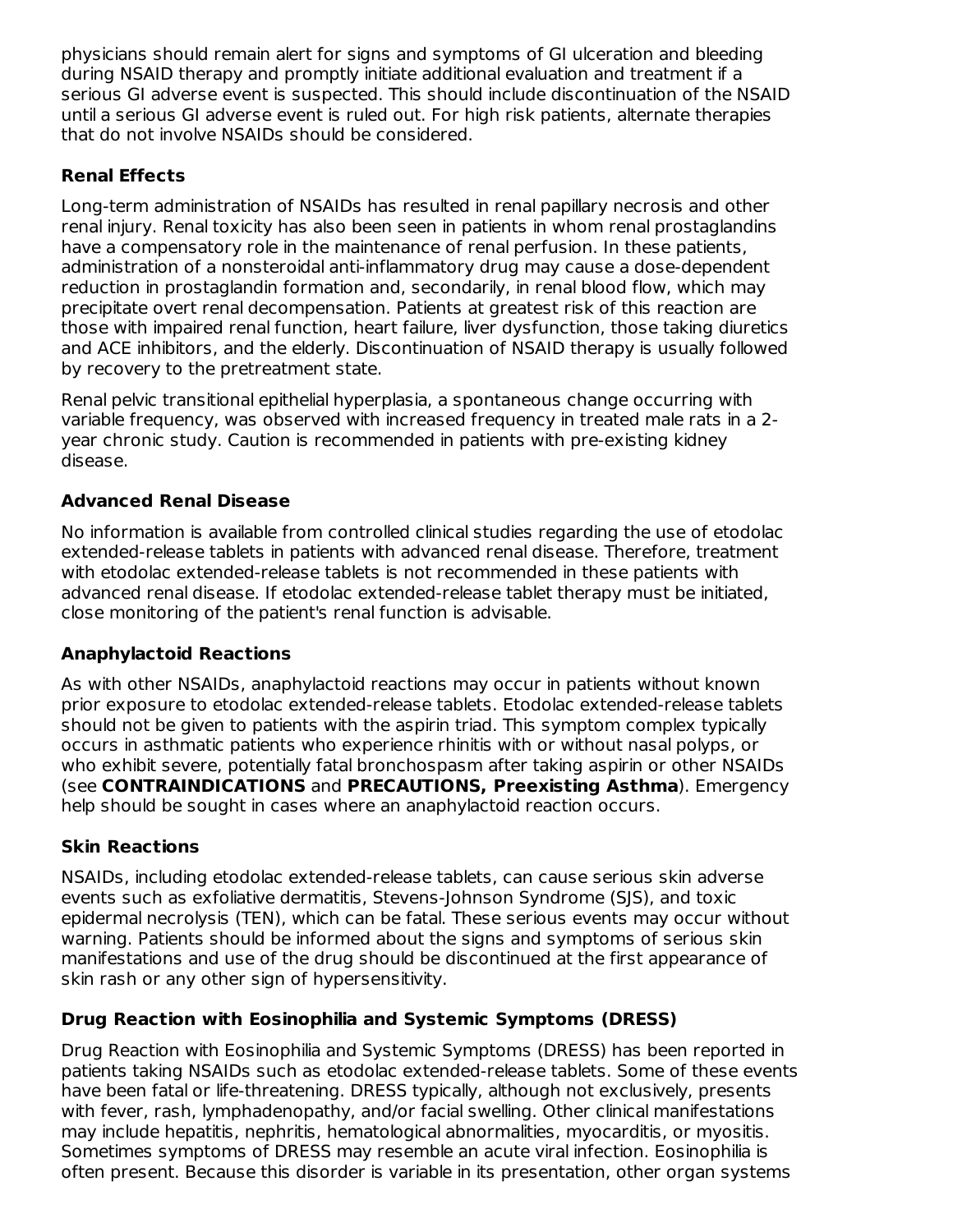not noted here may be involved. It is important to note that early manifestations of hypersensitivity, such as fever or lymphadenopathy, may be present even though rash is not evident. If such signs or symptoms are present, discontinue etodolac extendedrelease tablets and evaluate the patient immediately.

# **Fetal Toxicity**

Premature Closure of Fetal Ductus Arteriosus

Avoid use of NSAIDs, including etodolac extended-release tablets, in pregnant women at about 30 weeks gestation and later. NSAIDs including etodolac extended-release tablets, increase the risk of premature closure of the fetal ductus arteriosus at approximately this gestational age.

## Oligohydramnios/Neonatal Renal Impairment

Use of NSAIDs, including etodolac extended-release tablets, at about 20 weeks gestation or later in pregnancy may cause fetal renal dysfunction leading to oligohydramnios and, in some cases, neonatal renal impairment. These adverse outcomes are seen, on average, after days to weeks of treatment, although oligohydramnios has been infrequently reported as soon as 48 hours after NSAID initiation. Oligohydramnios is often, but not always, reversible with treatment discontinuation. Complications of prolonged oligohydramnios may, for example, include limb contractures and delayed lung maturation. In some postmarketing cases of impaired neonatal renal function, invasive procedures such as exchange transfusion or dialysis were required.

If NSAID treatment is necessary between about 20 weeks and 30 weeks gestation, limit etodolac extended-release tablets use to the lowest effective dose and shortest duration possible. Consider ultrasound monitoring of amniotic fluid if etodolac extended-release tablets treatment extends beyond 48 hours. Discontinue etodolac extended-release tablets if oligohydramnios occurs and follow up according to clinical practice [see PRECAUTIONS; Pregnancy].

# **PRECAUTIONS**

## **General**

Etodolac extended-release tablets cannot be expected to substitute for corticosteroids or to treat corticosteroid insufficiency. Abrupt discontinuation of corticosteroids may lead to disease exacerbation. Patients on prolonged corticosteroid therapy should have their therapy tapered slowly if a decision is made to discontinue corticosteroids.

The pharmacological activity of etodolac extended-release tablets in reducing fever and inflammation may diminish the utility of these diagnostic signs in detecting complications of presumed noninfectious, painful conditions.

# **Hepatic Effects**

Borderline elevations of one or more liver tests may occur in up to 15% of patients taking NSAIDs including etodolac extended-release tablets. These laboratory abnormalities may progress, may remain unchanged, or may be transient with continuing therapy. Notable elevations of ALT or AST (approximately three or more times the upper limit of normal) have been reported in approximately 1% of patients in clinical trials with NSAIDs. In addition, rare cases of severe hepatic reactions, including jaundice and fatal fulminant hepatitis, liver necrosis and hepatic failure, some of them with fatal outcomes have been reported.

A patient with symptoms and/or signs suggesting liver dysfunction, or in whom an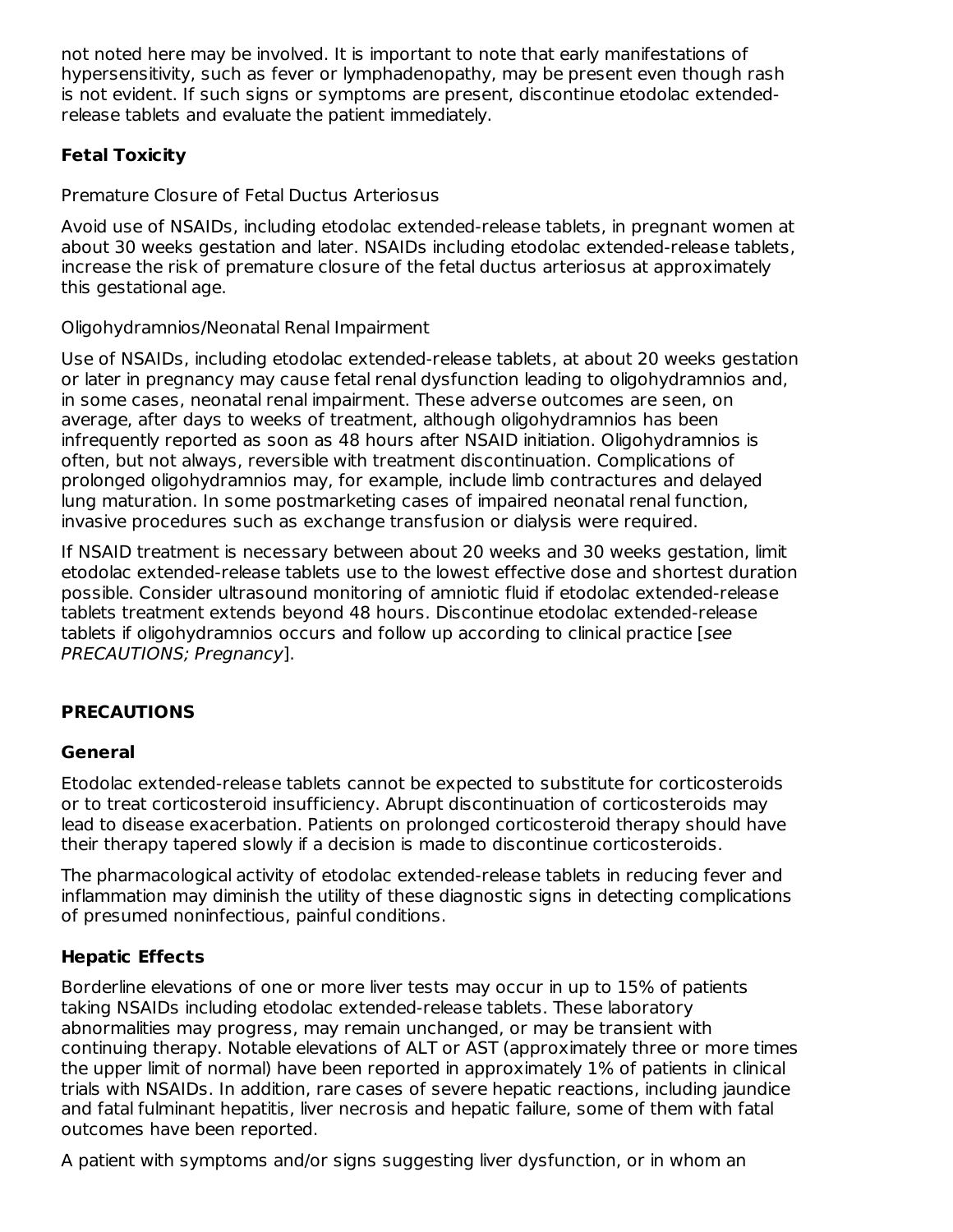abnormal liver test has occurred, should be evaluated for evidence of the development of a more severe hepatic reaction while on therapy with etodolac extended-release tablets. If clinical signs and symptoms consistent with liver disease develop, or if systemic manifestations occur (e.g., eosinophilia, rash, etc.), etodolac extended-release tablets should be discontinued.

# **Hematological Effects**

Anemia is sometimes seen in patients receiving NSAIDs, including etodolac extendedrelease tablets. This may be due to fluid retention, occult or gross GI blood loss, or an incompletely described effect upon erythropoiesis. Patients on long-term treatment with NSAIDs, including etodolac extended-release tablets, should have their hemoglobin or hematocrit checked if they exhibit any signs or symptoms of anemia.

NSAIDs inhibit platelet aggregation and have been shown to prolong bleeding time in some patients. Unlike aspirin, their effect on platelet function is quantitatively less, of shorter duration, and reversible. Patients receiving etodolac extended-release tablets who may be adversely affected by alterations in platelet function, such as those with coagulation disorders or patients receiving anticoagulants, should be carefully monitored.

# **Preexisting Asthma**

Patients with asthma may have aspirin-sensitive asthma. The use of aspirin in patients with aspirin-sensitive asthma has been associated with severe bronchospasm which can be fatal. Since cross reactivity, including bronchospasm, between aspirin and other nonsteroidal anti-inflammatory drugs has been reported in such aspirin-sensitive patients, etodolac extended-release tablets should not be administered to patients with this form of aspirin sensitivity and should be used with caution in patients with preexisting asthma.

# **Information for Patients**

**Patients should be informed of the following information before initiating therapy with an NSAID and periodically during the course of ongoing therapy. Patients should also be encouraged to read the NSAID Medication Guide that accompanies each prescription dispensed.**

1. **Cardiovascular Thrombotic Events**

Advise patients to be alert for the symptoms of cardiovascular thrombotic events, including chest pain, shortness of breath, weakness, or slurring of speech, and to report any of these symptoms to their health care provider immediately (see **WARNINGS**).

2. Etodolac extended-release tablets, like other NSAIDs, can cause GI discomfort and, rarely, serious GI side effects, such as ulcers and bleeding, which may result in hospitalization and even death. Although serious GI tract ulcerations and bleeding can occur without warning symptoms, patients should be alert for the signs and symptoms of ulcerations and bleeding, and should ask for medical advice when observing any indicative sign or symptoms including epigastric pain, dyspepsia, melena, and hematemesis. Patients should be apprised of the importance of this follow-up (see **WARNINGS, Gastrointestinal Effects - Risk of Ulceration, Bleeding, and Perforation**).

# 3. **Serious Skin Reactions, including DRESS**

Advise patients to stop taking etodolac extended-release tablets immediately if they develop any type of rash or fever and to contact their healthcare provider as soon as possible [see Warnings].

# 4. **Heart Failure and Edema**

Advise patients to be alert for the symptoms of congestive heart failure including shortness of breath, unexplained weight gain, or edema and to contact their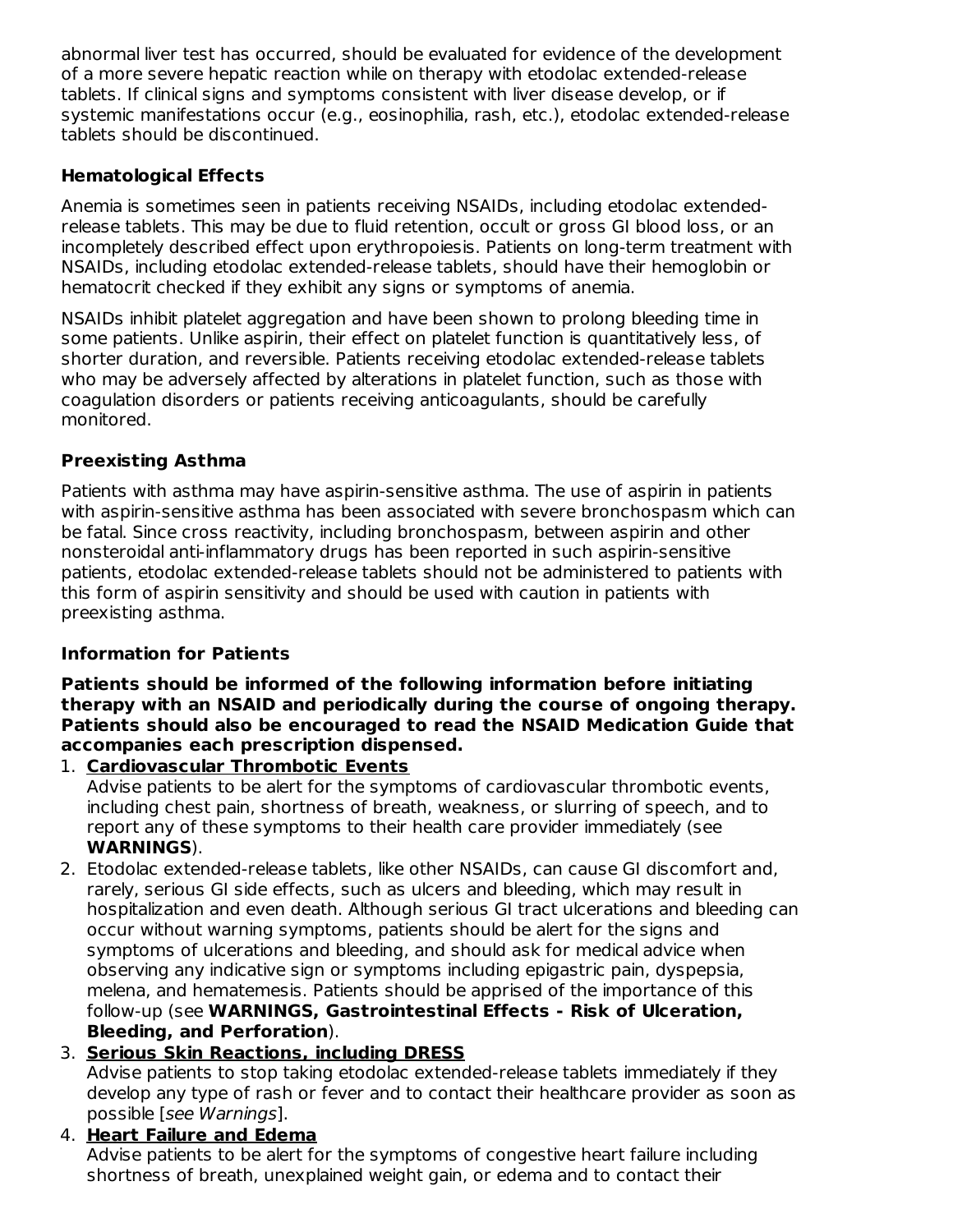healthcare provider if such symptoms occur (see **WARNINGS**).

- 5. Patients should be informed of the warning signs and symptoms of hepatotoxicity (e.g., nausea, fatigue, lethargy, pruritus, jaundice, right upper quadrant tenderness, and "flu-like" symptoms). If these occur, patients should be instructed to stop therapy and seek immediate medical therapy.
- 6. Patients should be informed of the signs of an anaphylactoid reaction (e.g., difficulty breathing, swelling of the face or throat). If these occur, patients should be instructed to seek immediate emergency help (see **WARNINGS**).

## 7. **Fetal Toxicity**

Inform pregnant women to avoid use of etodolac extended-release tablets and other NSAIDs starting at 30 weeks gestation because of the risk of the premature closing of the fetal ductus arteriosus. If treatment with etodolac extended-release tablets is needed for a pregnant woman between about 20 to 30 weeks gestation, advise her that she may need to be monitored for oligohydramnios, if treatment continues for longer than 48 hours [see WARNINGS; Fetal Toxicity, PRECAUTIONS; Pregnancy].

# **Laboratory Tests**

Because serious GI tract ulcerations and bleeding can occur without warning symptoms, physicians should monitor for signs or symptoms of GI bleeding. Patients on long-term treatment with NSAIDs, should have their CBC and a chemistry profile checked periodically. If clinical signs and symptoms consistent with liver or renal disease develop, systemic manifestations occur (e.g., eosinophilia, rash, etc.) or if abnormal liver tests persist or worsen, etodolac extended-release tablets should be discontinued.

## **Drug Interactions**

## ACE-inhibitors

Reports suggest that NSAIDs may diminish the antihypertensive effect of ACE-inhibitors. This interaction should be given consideration in patients taking NSAIDs concomitantly with ACE-inhibitors.

## Aspirin

When etodolac extended-release tablets are administered with aspirin, its protein binding is reduced, although the clearance of free etodolac is not altered. The clinical significance of this interaction is not known; however, as with other NSAIDs, concomitant administration of etodolac extended-release tablets and aspirin is not generally recommended because of the potential of increased adverse effects.

#### Cyclosporine and Digoxin

Etodolac extended-release tablets, like other NSAIDs, through effects on renal prostaglandins, may cause changes in the elimination of these drugs, leading to elevated serum levels of cyclosporine and digoxin and increased toxicity. Nephrotoxicity associated with cyclosporine may also be enhanced. Patients receiving these drugs who are given etodolac extended-release tablets, or any other NSAID, and particularly those patients with altered renal function, should be observed for the development of the specific toxicities of these drugs.

## Furosemide

Clinical studies, as well as post marketing observations, have shown that etodolac extended-release tablets can reduce the natriuretic effect of furosemide and thiazides in some patients. This response has been attributed to inhibition of renal prostaglandin synthesis. During concomitant therapy with NSAIDs, the patient should be observed closely for signs of renal failure (see **WARNINGS, Renal Effects**), as well as to assure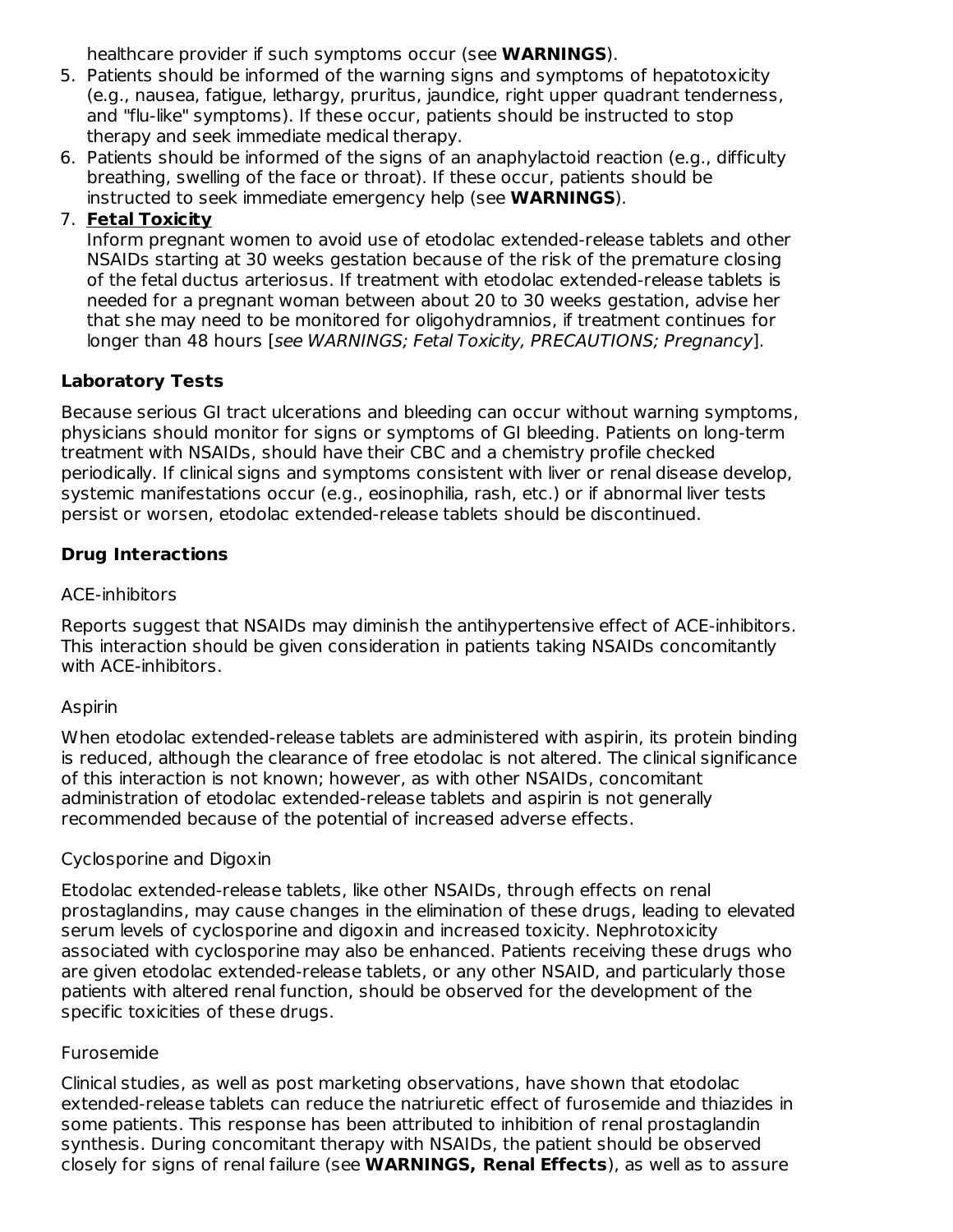### diuretic efficacy.

### Lithium

NSAIDs have produced an elevation of plasma lithium levels and a reduction in renal lithium clearance. The mean minimum lithium concentration increased 15% and the renal clearance was decreased by approximately 20%. These effects have been attributed to inhibition of renal prostaglandin synthesis by the NSAID. Thus, when NSAIDs and lithium are administered concurrently, subjects should be observed carefully for signs of lithium toxicity.

#### **Methotrexate**

NSAIDs have been reported to competitively inhibit methotrexate accumulation in rabbit kidney slices. This may indicate that they could enhance the toxicity of methotrexate. Caution should be used when NSAIDs are administered concomitantly with methotrexate.

#### Phenylbutazone

Phenylbutazone causes an increase (by about 80%) in the free fraction of etodolac. Although in vivo studies have not been done to see if etodolac clearance is changed by coadministration of phenylbutazone, it is not recommended that they be coadministered.

#### Warfarin

The effects of warfarin and NSAIDs on GI bleeding are synergistic, such that users of both drugs together have a risk of serious GI bleeding higher than users of either drug alone.

#### **Drug/Laboratory Test Interactions**

The urine of patients who take etodolac can give a false-positive reaction for urinary bilirubin (urobilin) due to the presence of phenolic metabolites of etodolac. Diagnostic dip-stick methodology, used to detect ketone bodies in urine, has resulted in falsepositive findings in some patients treated with etodolac. Generally, this phenomenon has not been associated with other clinically significant events. No dose relationship has been observed.

Etodolac treatment is associated with a small decrease in serum uric acid levels. In clinical trials, mean decreases of 1 to 2 mg/dL were observed in arthritic patients receiving etodolac (600 mg to 1000 mg/day) after 4 weeks of therapy. These levels then remained stable for up to 1 year of therapy.

## **Carcinogenesis, Mutagenesis, and Impairment of Fertility**

No carcinogenic effect of etodolac was observed in mice or rats receiving oral doses of 15 mg/kg/day (45 to 89 mg/m<sup>2</sup>, respectively) or less for periods of 18 months or 2 years, respectively. Etodolac was not mutagenic in *in vitro* tests performed with S. typhimurium and mouse lymphoma cells as well as in an in vivo mouse micronucleus test. However, data from the *in vitro* human peripheral lymphocyte test showed an increase in the number of gaps (3% to 5% unstained regions in the chromatid without dislocation) among the etodolac-treated cultures (50 to 200 g/mL) compared to negative controls (2%); no other difference was noted between the controls and drug-treated groups. Etodolac showed no impairment of fertility in male and female rats up to oral doses of 16 mg/kg (94 mg/m<sup>2</sup>). However, reduced implantation of fertilized eggs occurred in the 8 mg/kg group.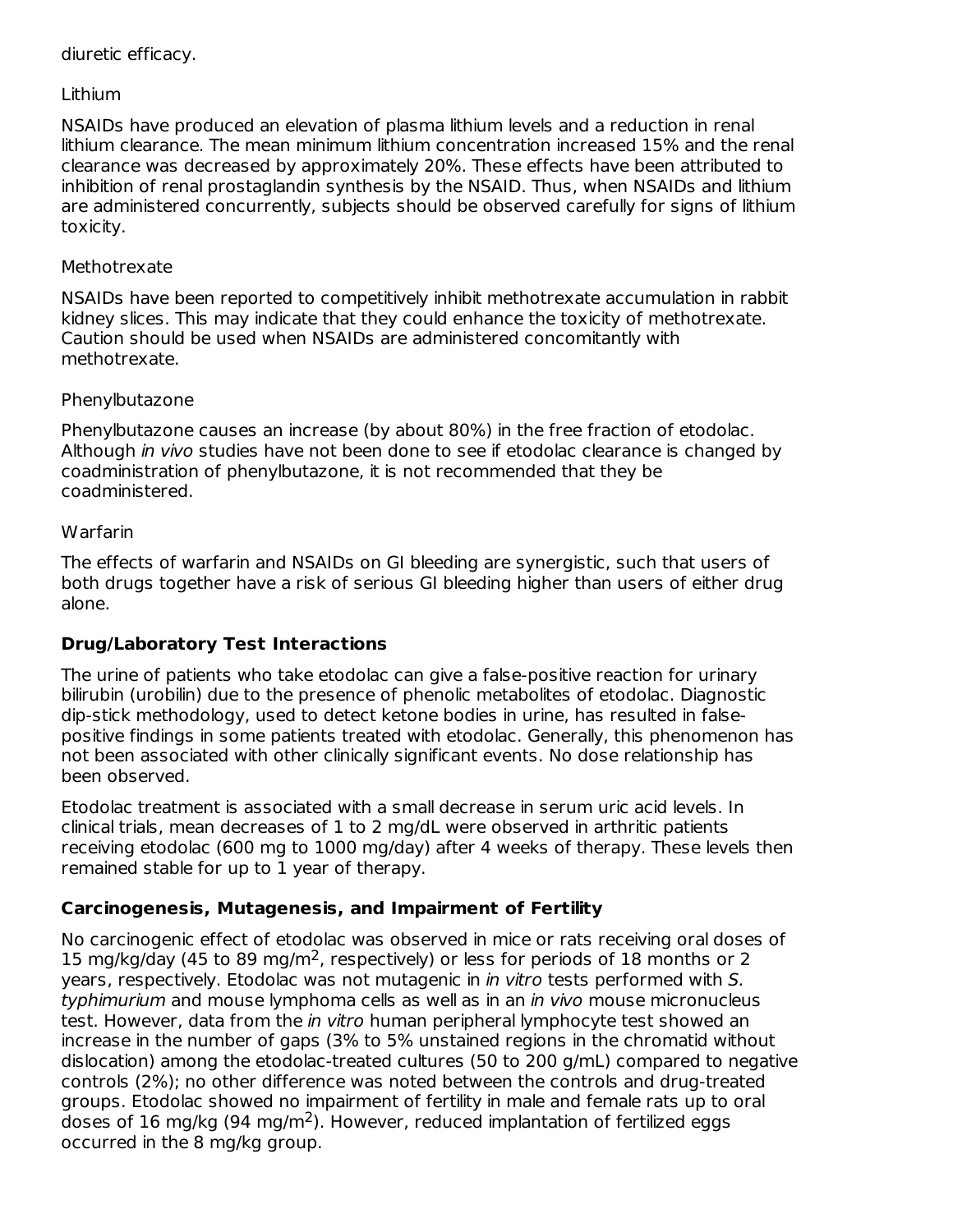# **Pregnancy**

#### Risk Summary

Use of NSAIDs, including etodolac extended-release tablets, can cause premature closure of the fetal ductus arteriosus and fetal renal dysfunction leading to oligohydramnios and, in some cases, neonatal renal impairment. Because of these risks, limit dose and duration of etodolac extended-release tablets use between about 20 and 30 weeks of gestation, and avoid etodolac extended-release tablets use at about 30 weeks of gestation and later in pregnancy [see Warnings; Fetal Toxicity].

#### Premature Closure of Fetal Ductus Arteriosus

Use of NSAIDs, including etodolac extended-release tablets, at about 30 weeks gestation or later in pregnancy increases the risk of premature closure of the fetal ductus arteriosus.

#### Oligohydramnios/Neonatal Renal Impairment

Use of NSAIDs at about 20 weeks gestation or later in pregnancy has been associated with cases of fetal renal dysfunction leading to oligohydramnios, and in some cases, neonatal renal impairment. Data from observational studies regarding other potential embryofetal risks of NSAID use in women in the first or second trimesters of pregnancy are inconclusive. Reproductive studies conducted in rats and rabbits have not demonstrated evidence of developmental abnormalities. However, animal reproduction studies are not always predictive of human response. Based on animal data, prostaglandins have been shown to have an important role in endometrial vascular permeability, blastocyst implantation, and decidualization. In animal studies, administration of prostaglandin synthesis inhibitors such as etodolac, resulted in increased pre- and post-implantation loss. Prostaglandins also have been shown to have an important role in fetal kidney development. In published animal studies, prostaglandin synthesis inhibitors have been reported to impair kidney development when administered at clinically relevant doses.

The estimated background risk of major birth defects and miscarriage for the indicated population(s) is unknown. All pregnancies have a background risk of birth defect, loss, or other adverse outcomes. In the U.S. general population, the estimated background risk of major birth defects and miscarriage in clinically recognized pregnancies is 2-4% and 15-20%, respectively.

Clinical Considerations

Fetal/Neonatal Adverse Reactions

#### **Premature Closure of Fetal Ductus Arteriosus**

Avoid use of NSAIDs in women at about 30 weeks gestation and later in pregnancy, because NSAIDs, including etodolac extended-release tablets, can cause premature closure of the fetal ductus arteriosus [see WARNINGS; Fetal Toxicity].

## Oligohydramnios/Neonatal Renal Impairment

If an NSAID is necessary at about 20 weeks gestation or later in pregnancy, limit the use to the lowest effective dose and shortest duration possible. If etodolac extended-release tablets treatment extends beyond 48 hours, consider monitoring with ultrasound for oligohydramnios. If oligohydramnios occurs, discontinue etodolac extended-release tablets and follow up according to clinical practice [see WARNINGS; Fetal Toxicity].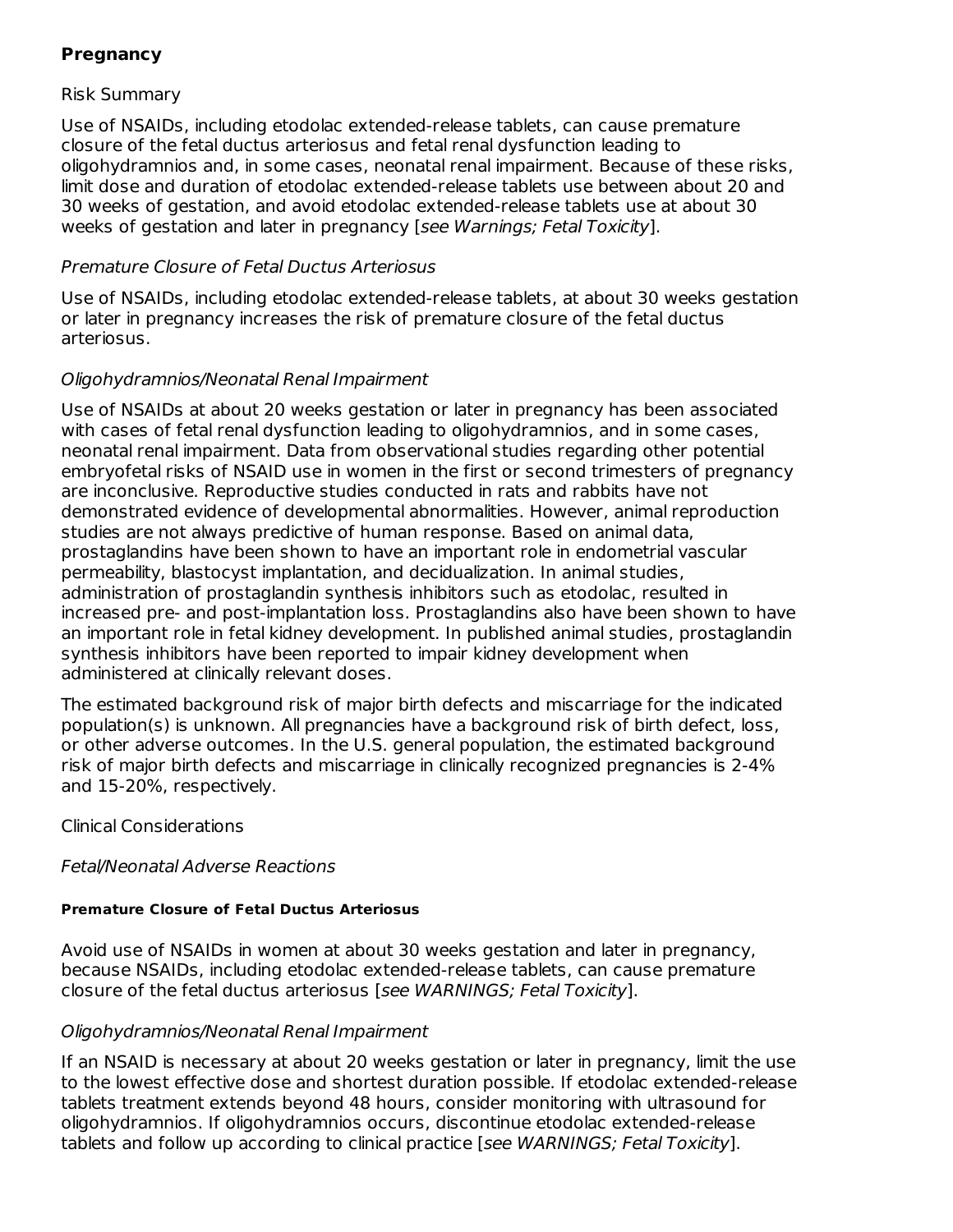## Data

## Human Data

There are no adequate and well-controlled studies in pregnant women. Because of the known effects of nonsteroidal anti-inflammatory drugs on the fetal cardiovascular system (closure of ductus arteriosus), use during pregnancy (particularly late pregnancy) should be avoided.

#### **Premature Closure of Fetal Ductus Arteriosus**

Published literature reports that the use of NSAIDs at about 30 weeks of gestation and later in pregnancy may cause premature closure of the fetal ductus arteriosus.

#### **Oligohydramnios/Neonatal Renal Impairment**

Published studies and postmarketing reports describe maternal NSAID use at about 20 weeks gestation or later in pregnancy associated with fetal renal dysfunction leading to oligohydramnios, and in some cases, neonatal renal impairment. These adverse outcomes are seen, on average, after days to weeks of treatment, although oligohydramnios has been infrequently reported as soon as 48 hours after NSAID initiation. In many cases, but not all, the decrease in amniotic fluid was transient and reversible with cessation of the drug. There have been a limited number of case reports of maternal NSAID use and neonatal renal dysfunction without oligohydramnios, some of which were irreversible. Some cases of neonatal renal dysfunction required treatment with invasive procedures, such as exchange transfusion or dialysis.

Methodological limitations of these postmarketing studies and reports include lack of a control group; limited information regarding dose, duration, and timing of drug exposure; and concomitant use of other medications. These limitations preclude establishing a reliable estimate of the risk of adverse fetal and neonatal outcomes with maternal NSAID use. Because the published safety data on neonatal outcomes involved mostly preterm infants, the generalizability of certain reported risks to the full-term infant exposed to NSAIDs through maternal use is uncertain.

## **Labor and Delivery**

In rat studies with NSAIDs, as with other drugs known to inhibit prostaglandin synthesis, an increased incidence of dystocia, delayed parturition, and decreased pup survival occurred. The effects of etodolac extended-release tablets on labor and delivery in pregnant women are unknown.

## **Nursing Mothers**

It is not known whether this drug is excreted in human milk. Because many drugs are excreted in human milk and because of the potential for serious adverse reactions in nursing infants from etodolac extended-release tablets, a decision should be made whether to discontinue nursing or to discontinue the drug, taking into account the importance of the drug to the mother.

## **Pediatric Use**

Safety and effectiveness in pediatric patients below the age of 6 years have not been established.

## **Geriatric Use**

As with any NSAIDs, caution should be exercised in treating the elderly (65 years and older).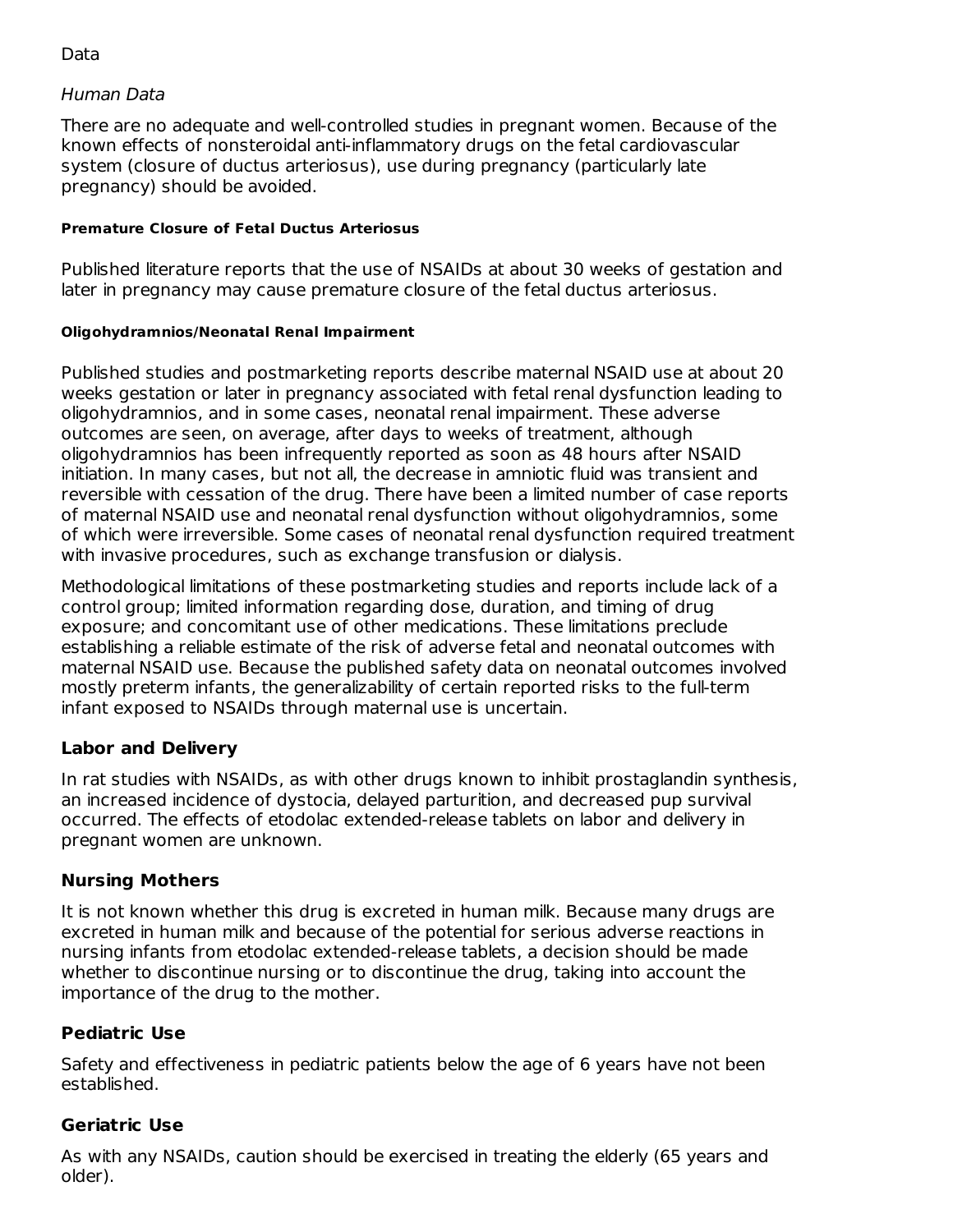## **ADVERSE REACTIONS**

A total of 1552 patients were exposed to etodolac extended-release tablets in controlled clinical studies of at least 4 weeks in length and using daily doses in the range of 400 to 1200 mg. In the tabulations below, adverse event rates are generally categorized based on the incidence of events in the first 30 days of treatment with etodolac extendedrelease tablets. As with other NSAIDs, the cumulative adverse event rates may increase significantly over time with extended therapy.

In patients taking NSAIDs, including etodolac extended-release tablets, the most frequently reported adverse experiences occurring in approximately 1 to 10% of patients are: gastrointestinal experiences including:

| abdominal pain                        | constipation | diarrhea                         |
|---------------------------------------|--------------|----------------------------------|
| dyspepsia                             | flatulence   | GI ulcers<br>(gastric/duodenal)* |
| <b>gross</b><br>bleeding/perforation* | lnausea      | vomiting                         |

other events including:

| abnormal renal<br>function <sup>*</sup> | anemia <sup>*</sup> | asthenia                                |
|-----------------------------------------|---------------------|-----------------------------------------|
| dizziness                               | edema <sup>*</sup>  | elevated liver<br>enzymes*              |
| headaches                               | hypertension        | increased bleeding<br>time <sup>*</sup> |
| infection                               | pharyngitis         | pruritus                                |
| rashes                                  | rhinitis            | tinnitus <sup>*</sup>                   |
|                                         | . .                 |                                         |

 $\ast$  Adverse events that were observed in  $< 1\%$  of patients in the first 30 days of treatment with etodolac extended-release tablets in clinical trials.

#### **Additional NSAID Adverse Experiences Reported Occasionally with NSAIDs or Etodolac Extended-Release Tablets Include**

Body as a whole - allergic reaction, anaphylactic/anaphylactoid reactions (including shock), chills, fever, sepsis

Cardiovascular system - congestive heart failure, flushing, palpitations, tachycardia, syncope, vasculitis (including necrotizing and allergic)

Digestive system - anorexia, cholestatic hepatitis, cholestatic jaundice, dry mouth, duodenitis, eructation, esophagitis, gastritis, gastric/peptic ulcers, glossitis, hepatic failure, hepatitis, hematemesis, intestinal ulceration, jaundice, liver necrosis, melena, pancreatitis, rectal bleeding, stomatitis

Hemic and lymphatic system - agranulocytosis, ecchymosis, eosinophilia, hemolytic anemia, leukopenia, neutropenia, pancytopenia, purpura, thrombocytopenia

Metabolic and nutritional - hyperglycemia in previously controlled diabetic patients

Nervous system - anxiety, confusion, depression, dream abnormalities, insomnia, nervousness, paresthesia, somnolence, tremors, vertigo

Respiratory system - asthma, dyspnea, pulmonary infiltration with eosinophilia

Skin and appendages - angioedema, cutaneous vasculitis with purpura, erythema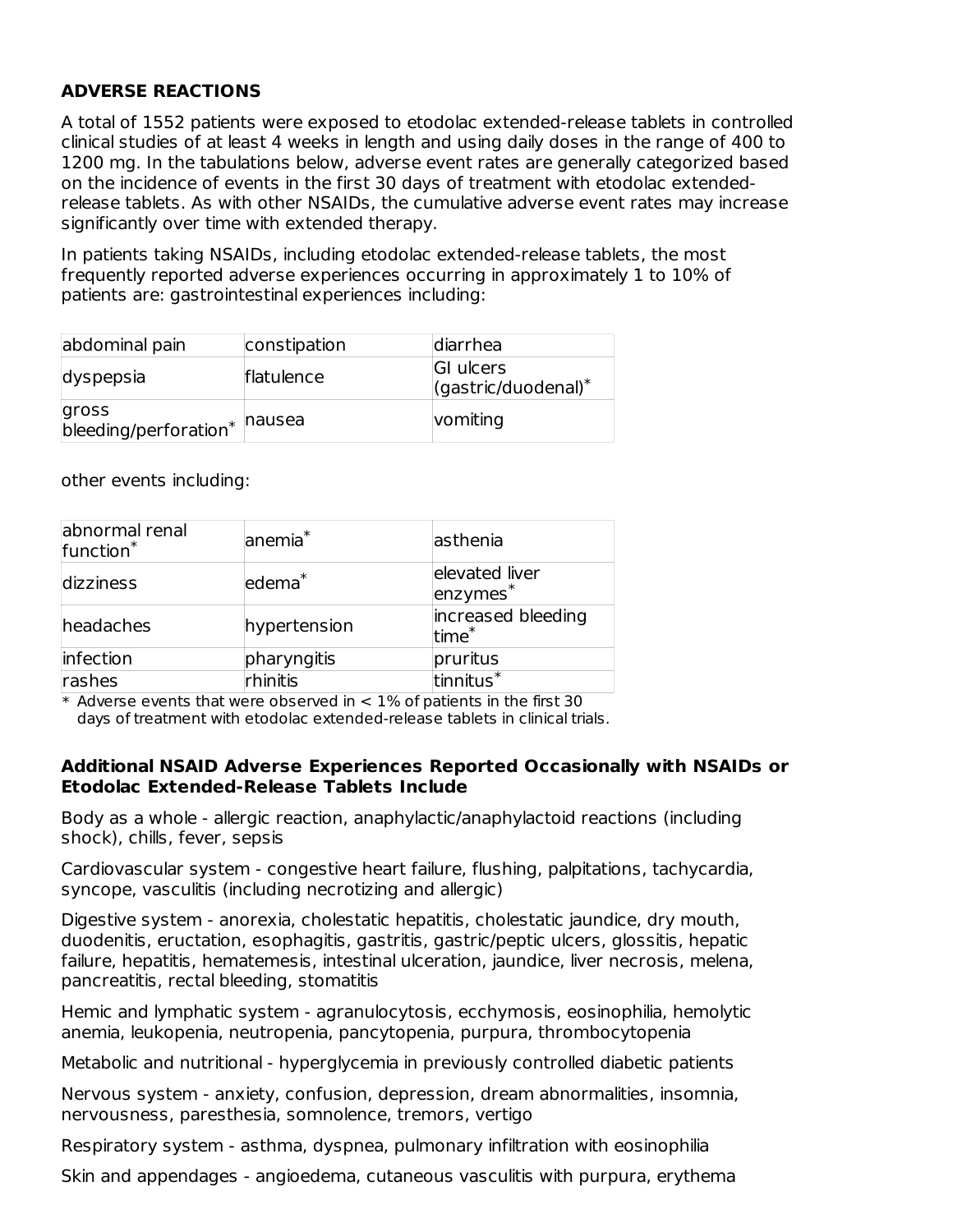multiforme, hyperpigmentation, sweating, urticaria, vesiculobullous rash

Special senses - blurred vision, photophobia, transient visual disturbances

Urogenital system - dysuria, elevated BUN, oliguria/polyuria, proteinuria, renal failure, renal insufficiency, renal papillary necrosis, serum creatinine increase, urinary frequency

### **Other NSAID Adverse Reactions, Which Occur Rarely Are**

Body as a whole - anaphylactic reactions, appetite changes, death

Cardiovascular system - arrhythmia, cerebrovascular accident, hypotension, myocardial infarction

Digestive system - colitis, esophagitis with or without stricture or cardiospasm, thirst, ulcerative stomatitis

Hemic and lymphatic system - aplastic anemia, lymphadenopathy

Metabolic and nutritional - change in weight

Nervous system - coma, convulsions, hallucinations, meningitis

Respiratory - bronchitis, pneumonia, respiratory depression, sinusitis

Skin and appendages - alopecia, exfoliative dermatitis, maculopapular rash, photosensitivity, skin peeling, Stevens-Johnson syndrome, toxic epidermal necrosis

Special senses - conjunctivitis, deafness, hearing impairment, taste perversion

Urogenital system - cystitis, hematuria, interstitial nephritis, leukorrhea, renal calculus, uterine bleeding irregularities

## **OVERDOSAGE**

Symptoms following acute NSAID overdose are usually limited to lethargy, drowsiness, nausea, vomiting, and epigastric pain, which are generally reversible with supportive care. Gastrointestinal bleeding can occur. Hypertension, acute renal failure, respiratory depression and coma may occur, but are rare. Anaphylactoid reactions have been reported with therapeutic ingestion of NSAIDs, and may occur following an overdose.

Patients should be managed by symptomatic and supportive care following an NSAID overdose. There are no specific antidotes. Emesis and/or activated charcoal (60 to 100 g in adults, 1 to 2 g/kg in children) and/or osmotic cathartic may be indicated in patients seen within 4 hours of ingestion with symptoms or following a large overdose (5 to 10 times the usual dose). Forced diuresis, alkalinization of the urine, hemodialysis, or hemoperfusion may not be useful due to high protein binding.

## **DOSAGE AND ADMINISTRATION**

Carefully consider the potential benefits and risks of etodolac extended-release tablets and other treatment options before deciding to use etodolac extended-release tablets. Use the lowest effective dose for the shortest duration consistent with individual patient treatment goals (see **WARNINGS**).

After observing the response to initial therapy with etodolac extended-release tablets, the dose and frequency should be adjusted to suit an individual patient's needs.

## **Juvenile Rheumatoid Arthritis**

For the relief of the signs and symptoms of juvenile rheumatoid arthritis in patients 6 to 16 years of age, the recommended dose given orally once per day should be based on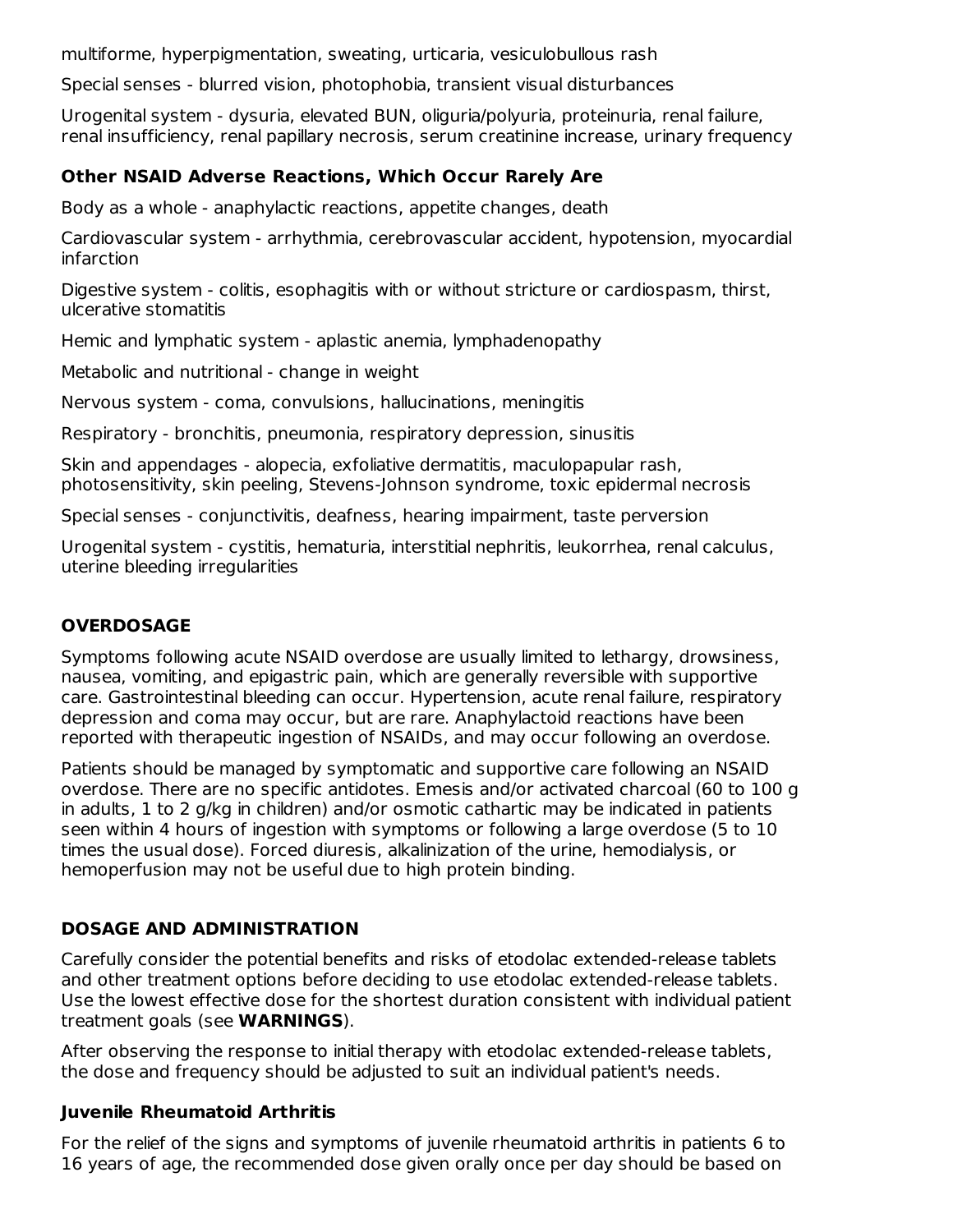body weight, according to the following table:

| <b>Body Weight Range (kg)</b> | Dose                     |
|-------------------------------|--------------------------|
| 20 to 30                      | 400 mg Tablet $\times$ 1 |
| $ 31$ to 45                   | 600 mg Tablet $\times$ 1 |
| $ 46 \text{ to } 60$          | 400 mg Tablet $\times$ 2 |
| >60                           | 500 mg Tablet $\times$ 2 |

#### **Table 4.**

#### **Rheumatoid Arthritis and Osteoarthritis**

For the relief of the signs and symptoms of osteoarthritis or rheumatoid arthritis, the recommended starting dose of etodolac extended-release tablets is 400 to 1000 mg given orally once per day.

As with other NSAIDs, the lowest effective dose should be sought for each patient. In chronic conditions, a therapeutic response to therapy with etodolac extended-release tablets is sometimes seen within one week of therapy, but most often is observed by two weeks.

#### **HOW SUPPLIED**

Etodolac extended-release tablets are available as:

**400 mg tablets** (pink, round, bi-convex, film coated tablet engraved with "T400" on one side and plain on the other side).

- in bottles of 60, NDC 16714-497-01
- in bottles of 100, NDC 16714-497-02

**500 mg tablets** (green, oblong, normal convex, film coated tablet engraved with "T500" on one side and plain on the other side).

- in bottles of 60, NDC 16714-498-01
- in bottles of 100, NDC 16714-498-02

**600 mg tablets** (grey, oval, bi-convex, film coated tablet engraved with "T600" on one side and plain on the other side).

- in bottles of 60, NDC 16714-499-01
- in bottles of 100, NDC 16714-499-02

**Store at 20° to 25°C (68° to 77°F)** [see USP Controlled Room Temperature].

Protect from excessive heat and humidity.

Dispense in a tight, light-resistant container as defined in the USP, with a child-resistant closure (as required).

Medication Guide available at www.northstarrxllc.com/products or call 1-800-206-7821.

Manufactured for: Northstar RxLLC, Memphis, TN 38141. Manufactured by: Taro Pharmaceutical Industries Ltd. Haifa Bay, Israel 2624761.

Revised: March 2021 5200422-0321-1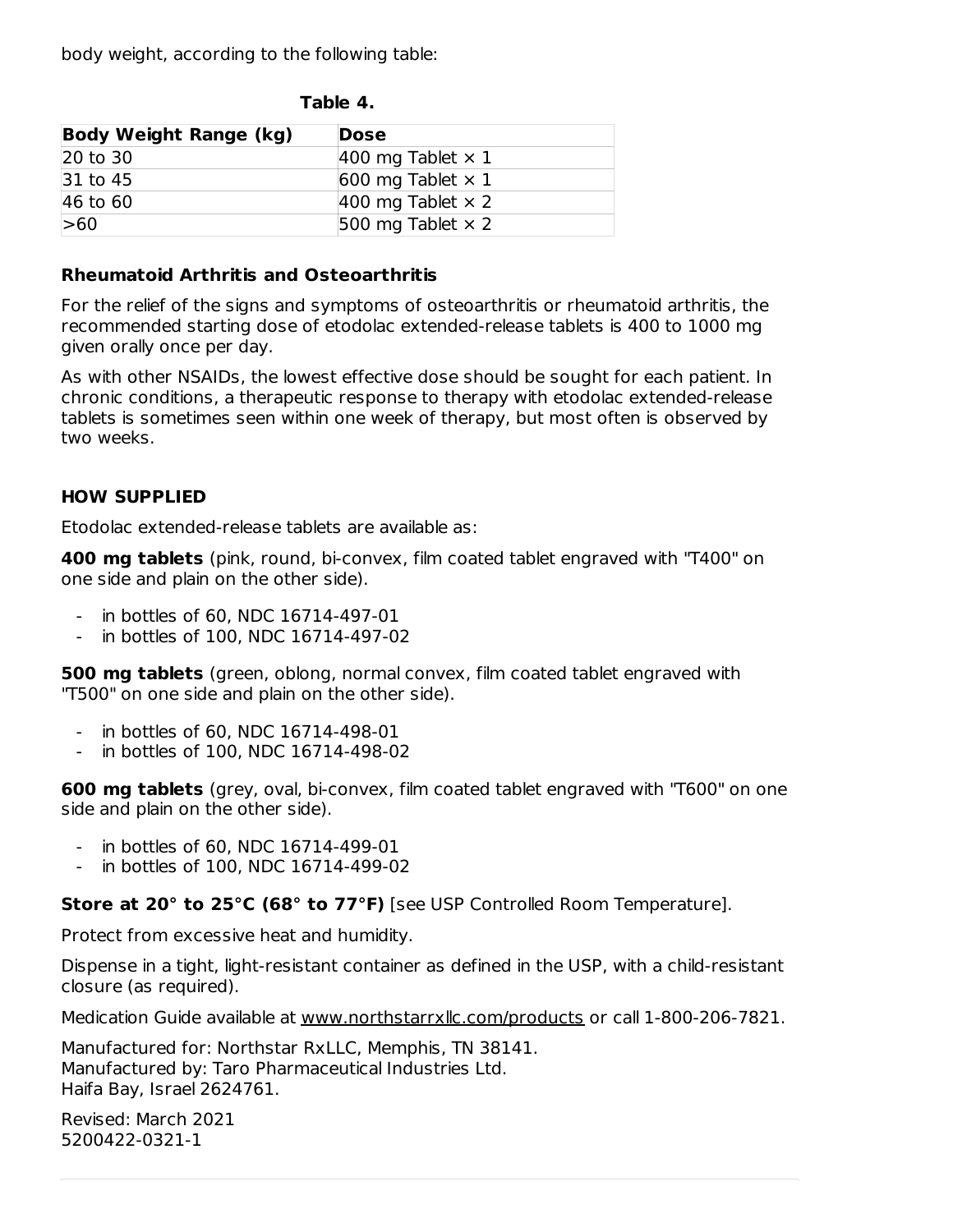|                                                                                      | Medication Guide for Nonsteroidal Anti-inflammatory Drugs (NSAIDs)                 |
|--------------------------------------------------------------------------------------|------------------------------------------------------------------------------------|
| What is the most important information I should know about medicines                 |                                                                                    |
| called Nonsteroidal Anti-inflammatory Drugs (NSAIDs)?                                |                                                                                    |
| NSAIDs can cause serious side effects, including:                                    |                                                                                    |
|                                                                                      | • Increased risk of a heart attack or stroke that can lead to death. This risk     |
| may happen early in treatment and may increase:                                      |                                                                                    |
| ○ with increasing doses of NSAIDs                                                    |                                                                                    |
| ○ with longer use of NSAIDs                                                          |                                                                                    |
| Do not take NSAIDs right before or after a heart surgery called a                    |                                                                                    |
| "coronary artery bypass graft (CABG)."                                               |                                                                                    |
|                                                                                      | Avoid taking NSAIDs after a recent heart attack, unless your healthcare            |
| provider tells you to. You may have an increased risk of another heart               |                                                                                    |
| attack if you take NSAIDs after a recent heart attack.                               |                                                                                    |
| Increased risk of bleeding, ulcers, and tears (perforation) of the                   |                                                                                    |
|                                                                                      | esophagus (tube leading from the mouth to the stomach), stomach and                |
| intestines:                                                                          |                                                                                    |
| • anytime during use                                                                 |                                                                                    |
| ○ without warning symptoms                                                           |                                                                                    |
| • that may cause death                                                               |                                                                                    |
| The risk of getting an ulcer or bleeding increases with:                             |                                                                                    |
| ○ past history of stomach ulcers, or stomach or intestinal bleeding with use of      |                                                                                    |
| <b>NSAIDs</b>                                                                        |                                                                                    |
|                                                                                      | ○ taking medicines called "corticosteroids", "anticoagulants", "SSRIs", or "SNRIs" |
|                                                                                      |                                                                                    |
| • increasing doses of NSAIDs                                                         | • older age                                                                        |
| ○ longer use of NSAIDs                                                               | ∘ poor health                                                                      |
| ∘ smoking                                                                            | ∘ advanced liver disease                                                           |
| ∘ drinking alcohol                                                                   | • bleeding problems                                                                |
|                                                                                      |                                                                                    |
| <b>NSAIDs should only be used:</b>                                                   |                                                                                    |
| • exactly as prescribed                                                              |                                                                                    |
| • at the lowest dose possible for your treatment                                     |                                                                                    |
| ○ for the shortest time needed                                                       |                                                                                    |
|                                                                                      |                                                                                    |
| <b>What are NSAIDs?</b>                                                              |                                                                                    |
| NSAIDs are used to treat pain and redness, swelling, and heat (inflammation) from    |                                                                                    |
| medical conditions such as different types of arthritis, menstrual cramps, and other |                                                                                    |
| types of short-term pain.                                                            |                                                                                    |
| Who should not take NSAIDs?                                                          |                                                                                    |
| Do not take NSAIDs:                                                                  |                                                                                    |

- if you have had an asthma attack, hives, or other allergic reaction with aspirin or any other NSAIDs.
- right before or after heart bypass surgery.

## **Before taking NSAIDs, tell your healthcare provider about all of your medical conditions, including if you:**

- have liver or kidney problems
- have high blood pressure
- have asthma

 $\mathbf{I}$ 

are pregnant or plan to become pregnant. Taking NSAIDs at about 20 weeks of pregnancy or later may harm your unborn baby. If you need to take NSAIDs for more than 2 days when you are between 20 and 30 weeks of pregnancy, your healthcare provider may need to monitor the amount of fluid in your womb around your baby. **You should not take NSAIDs after about 30 weeks of pregnancy.**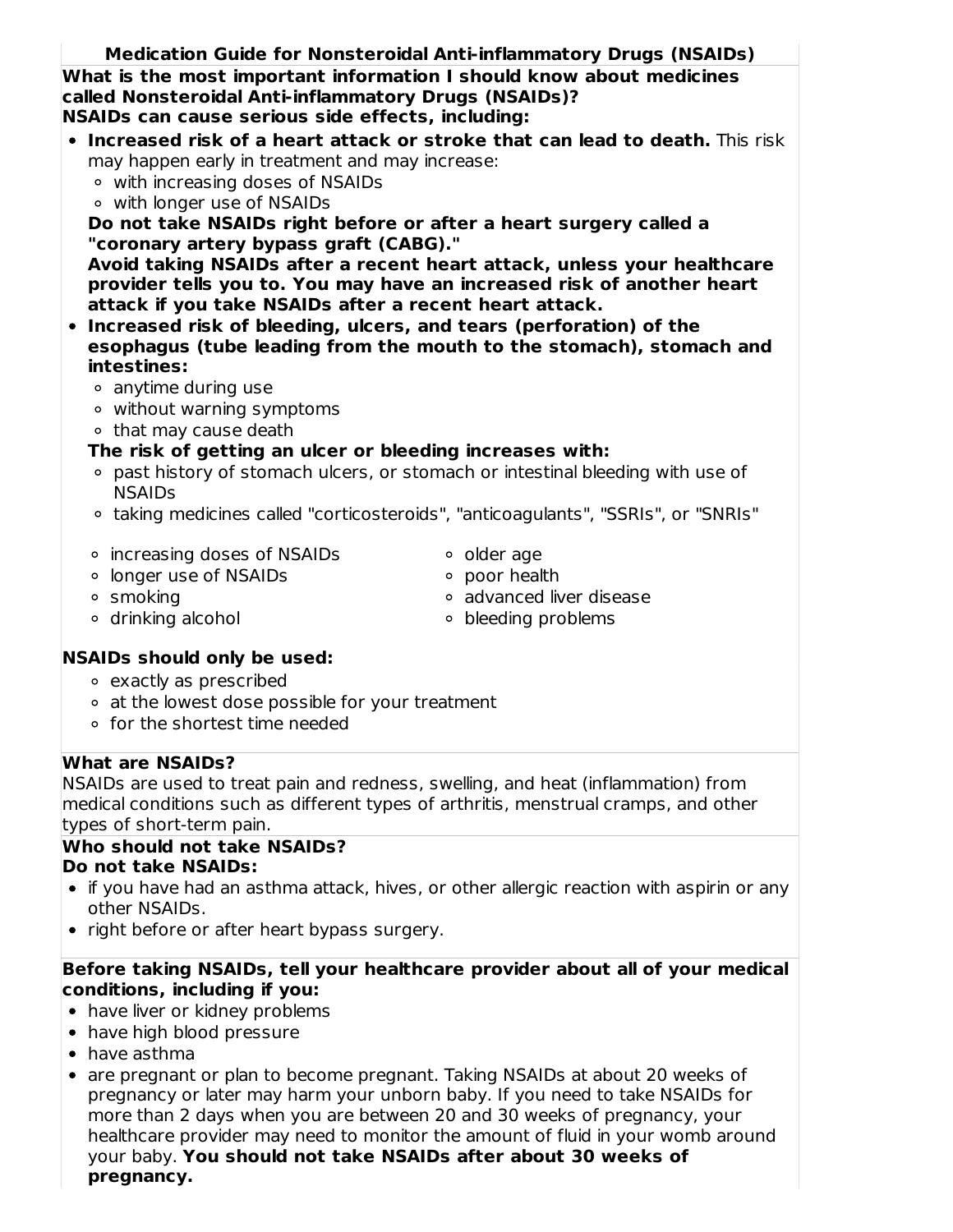• are breastfeeding or plan to breast feed.

**Tell your healthcare provider about all of the medicines you take, including prescription or over-the-counter medicines, vitamins or herbal supplements.** NSAIDs and some other medicines can interact with each other and cause serious side effects. **Do not start taking any new medicine without talking to your healthcare provider first.**

**What are the possible side effects of NSAIDs?**

**NSAIDs can cause serious side effects, including:**

**See "What is the most important information I should know about medicines called Nonsteroidal Anti-inflammatory Drugs (NSAIDs)?"**

- new or worse high blood pressure
- heart failure
- liver problems including liver failure
- kidney problems including kidney failure
- low red blood cells (anemia)
- life-threatening skin reactions
- life-threatening allergic reactions
- **Other side effects of NSAIDs include:** stomach pain, constipation, diarrhea, gas, heartburn, nausea, vomiting, and dizziness.

# **Get emergency help right away if you get any of the following symptoms:**

- shortness of breath or trouble breathing
- $\bullet$  chest pain
- slurred speech
- weakness in one part or side of your body
- swelling of the face or throat

## **Stop taking your NSAID and call your healthcare provider right away if you get any of the following symptoms:**

- nausea
- more tired or weaker than usual
- diarrhea
- $\bullet$  itching
- your skin or eyes look yellow
- indigestion or stomach pain
- flu-like symptoms
- vomit blood
- there is blood in your bowel movement or it is black and sticky like tar
- unusual weight gain
- skin rash or blisters with fever
- swelling of the arms, legs, hands and feet

## **If you take too much of your NSAID, call your healthcare provider or get medical help right away**.

These are not all the possible side effects of NSAIDs. For more information, ask your healthcare provider or pharmacist about NSAIDs.

Call your doctor for medical advice about side effects. You may report side effects to FDA at 1-800-FDA-1088.

# **Other information about NSAIDs**

- Aspirin is an NSAID but it does not increase the chance of a heart attack. Aspirin can cause bleeding in the brain, stomach, and intestines. Aspirin can also cause ulcers in the stomach and intestines.
- Some NSAIDs are sold in lower doses without a prescription (over-the counter). Talk to your healthcare provider before using over-the-counter NSAIDs for more than 10 days.

# **General information about the safe and effective use of NSAIDs**

Medicines are sometimes prescribed for purposes other than those listed in a Medication Guide. Do not use NSAIDs for a condition for which it was not prescribed. Do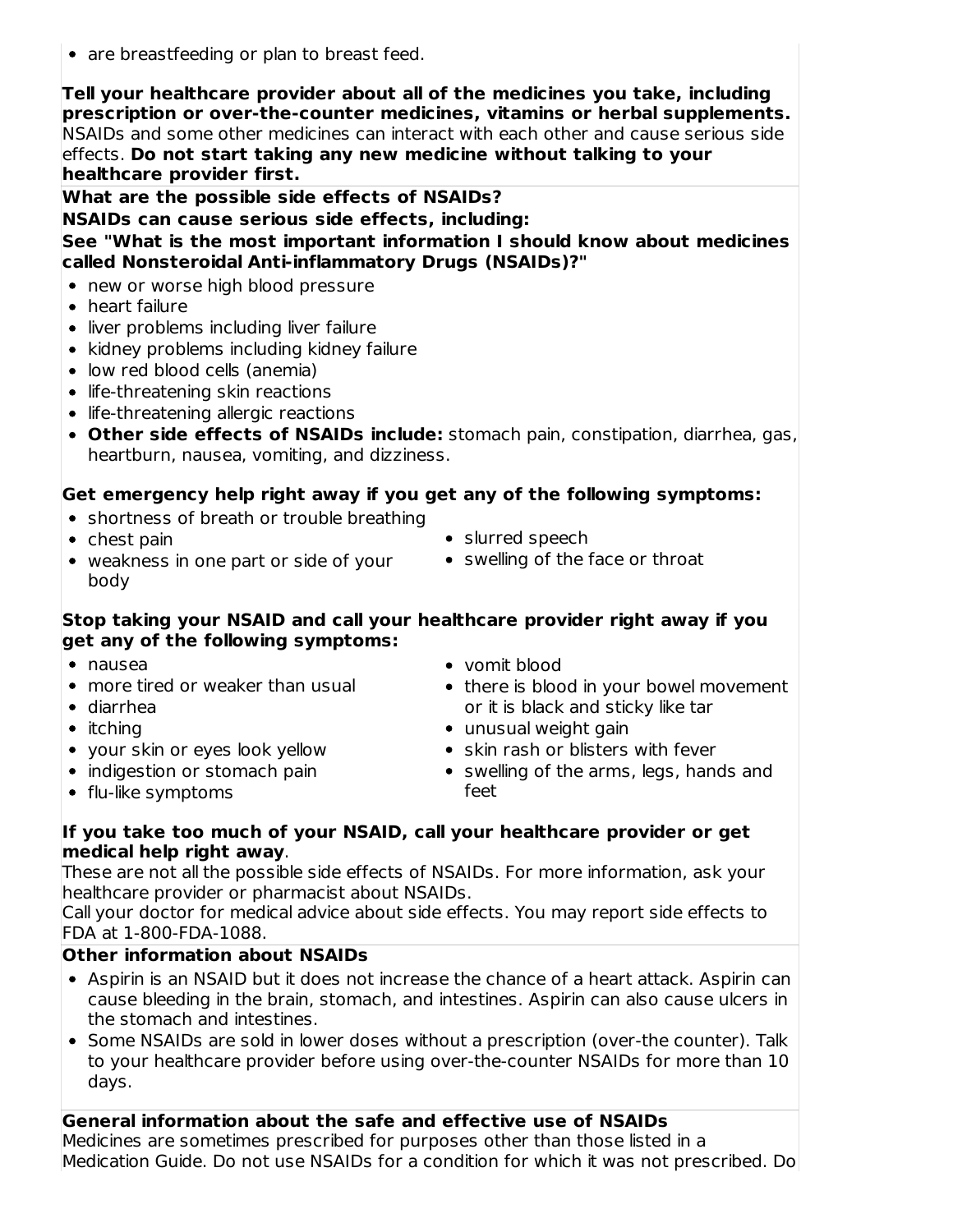not give NSAIDs to other people, even if they have the same symptoms that you have. It may harm them.

If you would like more information about NSAIDs, talk with your healthcare provider. You can ask your pharmacist or healthcare provider for information about NSAIDs that is written for health professionals.

This Medication Guide has been approved by the U.S. Food and Drug Administration.

Medication Guide available atwww.northstarrxllc.com/products or call 1-800-206-7821.

Manufactured for: Northstar RxLLC, Memphis, TN 38141. Manufactured by: Taro Pharmaceutical Industries Ltd. Haifa Bay, Israel 2624761.

Revised: March 2021 5200422-0321-1

## **PRINCIPAL DISPLAY PANEL - 400 mg Tablet Bottle Label**

Rx only

NDC 16714-497-02

Etodolac Extended-Release Tablets

400 mg

Pharmacist: Please dispense with accompanying Medication Guide.

100 Tablets

NORTHSTARx™



# **PRINCIPAL DISPLAY PANEL - 500 mg Tablet Bottle Label**

Rx only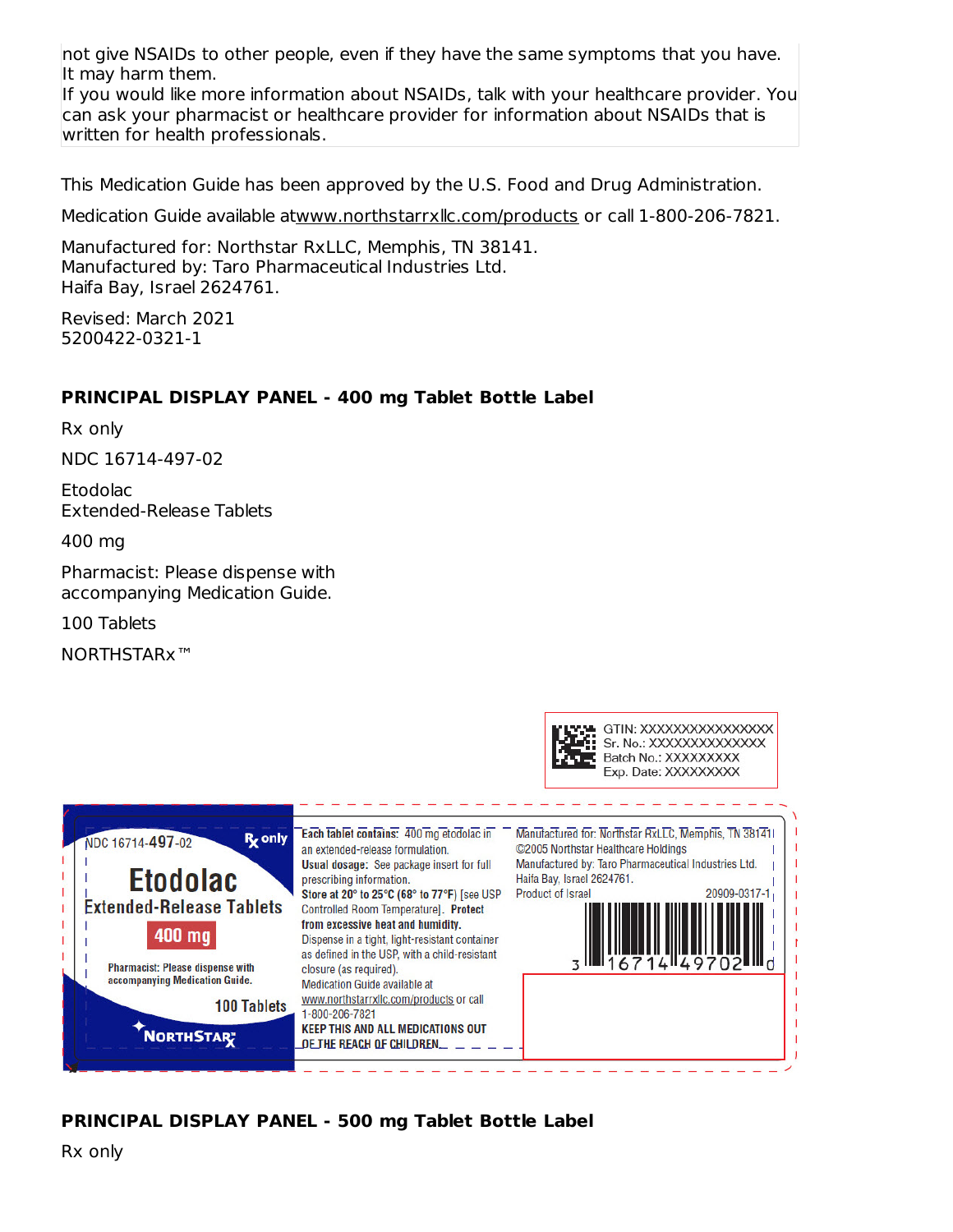NDC 16714-498-02

**Etodolac** Extended-Release Tablets

500 mg

Pharmacist: Please dispense with accompanying Medication Guide.

100 Tablets

NORTHSTARx™



# **PRINCIPAL DISPLAY PANEL - 600 mg Tablet Bottle Label**

Rx only

NDC 16714-499-02

Etodolac Extended-Release Tablets

600 mg

Pharmacist: Please dispense with accompanying Medication Guide.

100 Tablets

NORTHSTARx™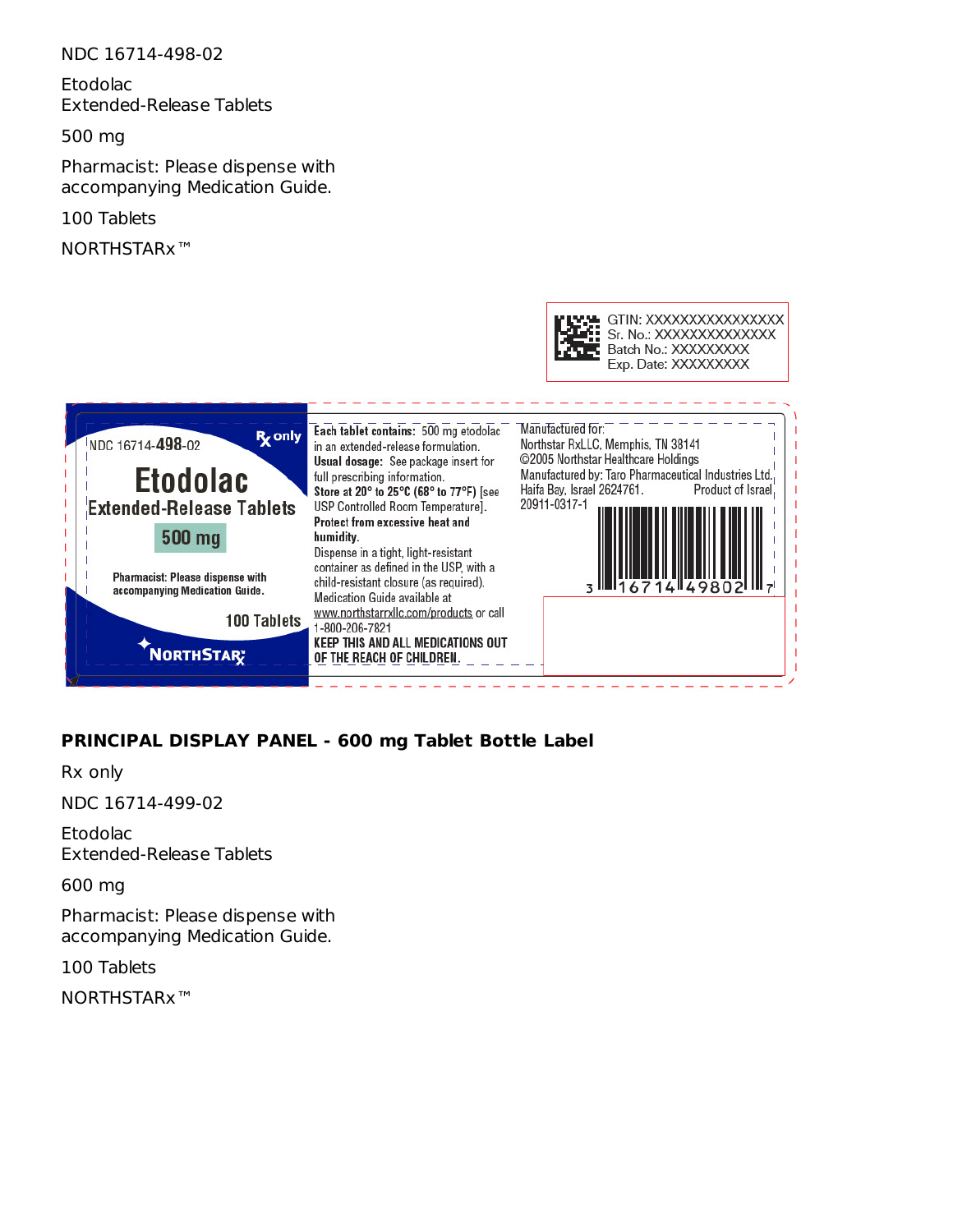

GTIN: XXXXXXXXXXXXXXX<br>Sr. No.: XXXXXXXXXXXXXX Batch No.: XXXXXXXXX<br>Exp. Date: XXXXXXXXX



etodolac tablet, extended release

| <b>Product Information</b>     |                         |                           |               |  |  |
|--------------------------------|-------------------------|---------------------------|---------------|--|--|
| <b>Product Type</b>            | HUMAN PRESCRIPTION DRUG | <b>Item Code (Source)</b> | NDC:16714-497 |  |  |
| <b>Route of Administration</b> | ORAL                    |                           |               |  |  |
|                                |                         |                           |               |  |  |

| <b>Active Ingredient/Active Moiety</b>                          |                          |          |  |  |  |
|-----------------------------------------------------------------|--------------------------|----------|--|--|--|
| <b>Ingredient Name</b>                                          | <b>Basis of Strength</b> | Strenath |  |  |  |
| <b>Etodolac</b> (UNII: 2M36281008) (Etodolac - UNII:2M36281008) | Etodolac                 | 400 mg   |  |  |  |

| <b>Inactive Ingredients</b>                     |          |  |  |  |
|-------------------------------------------------|----------|--|--|--|
| Ingredient Name                                 | Strength |  |  |  |
| Hypromellose, Unspecified (UNII: 3NXW29V3WO)    |          |  |  |  |
| Anhydrous Lactose (UNII: 3SY5LH9PMK)            |          |  |  |  |
| Magnesium Stearate (UNII: 70097M6I30)           |          |  |  |  |
| Microcrystalline Cellulose (UNII: OP1R32D61U)   |          |  |  |  |
| Polyethylene Glycol 8000 (UNII: Q662QK8M3B)     |          |  |  |  |
| Polydextrose (UNII: VH2XOU12IE)                 |          |  |  |  |
| Povidone, Unspecified (UNII: FZ989GH94E)        |          |  |  |  |
| Titanium Dioxide (UNII: 15FIX9V2JP)             |          |  |  |  |
| Triacetin (UNII: XHX3C3X673)                    |          |  |  |  |
| FD&C Red No. 40 (UNII: WZB9127XOA)              |          |  |  |  |
| <b>FD&amp;C Yellow No. 6 (UNII: H77VEI93A8)</b> |          |  |  |  |
| Aluminum Oxide (UNII: LMI2606933)               |          |  |  |  |
|                                                 |          |  |  |  |
| <b>Product Characteristics</b>                  |          |  |  |  |

| Color         | <b>PINK</b>       | <b>Score</b>        | no score |  |  |  |
|---------------|-------------------|---------------------|----------|--|--|--|
| <b>Shape</b>  | ROUND (bi-convex) | <b>Size</b>         | 11mm     |  |  |  |
| <b>Flavor</b> |                   | <b>Imprint Code</b> | T400     |  |  |  |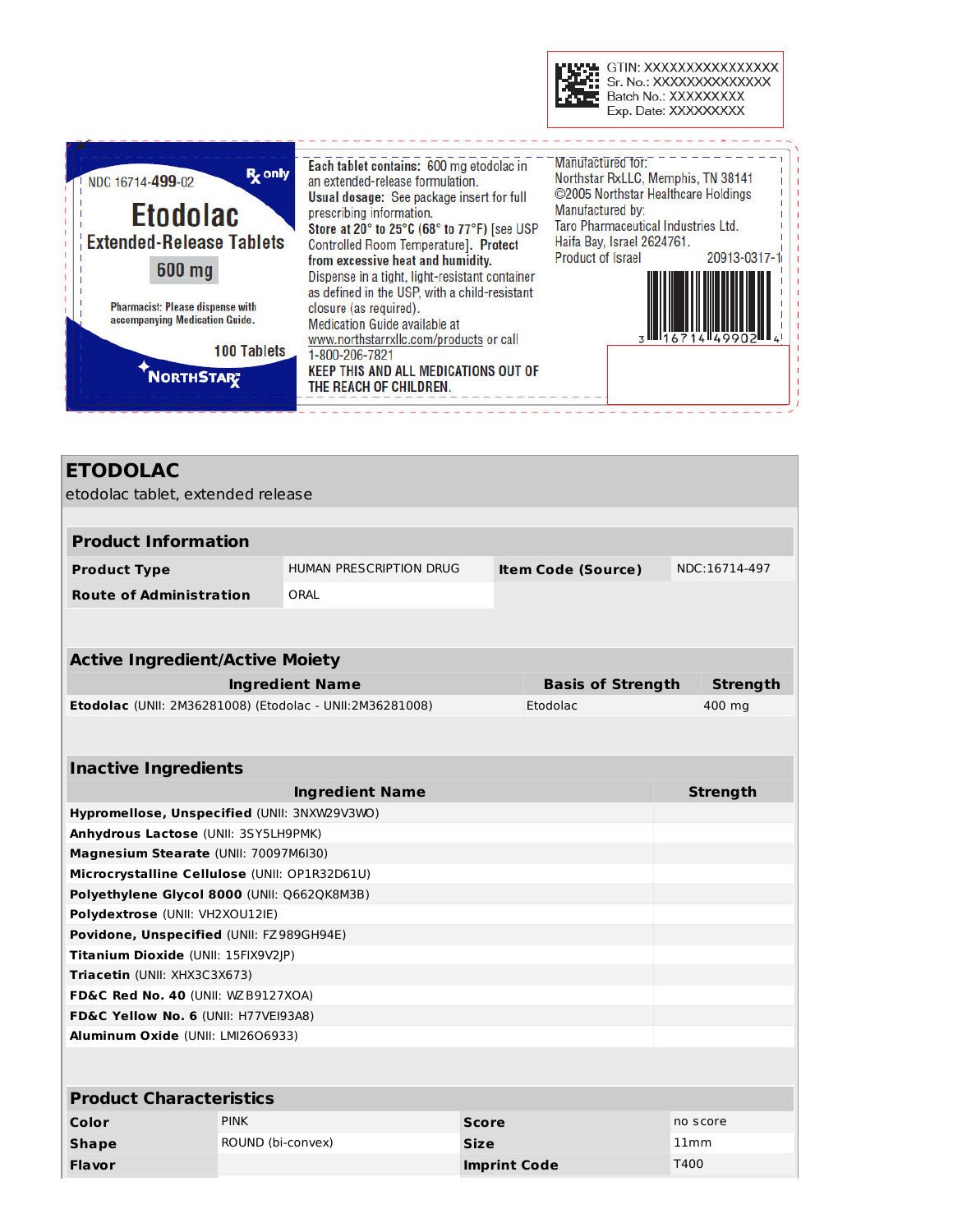|                | <b>Contains</b>              |                                                                     |                                       |                                     |  |  |  |
|----------------|------------------------------|---------------------------------------------------------------------|---------------------------------------|-------------------------------------|--|--|--|
|                |                              |                                                                     |                                       |                                     |  |  |  |
|                | <b>Packaging</b>             |                                                                     |                                       |                                     |  |  |  |
| #              | <b>Item Code</b>             | <b>Package Description</b>                                          | <b>Marketing Start</b><br><b>Date</b> | <b>Marketing End</b><br><b>Date</b> |  |  |  |
| $\mathbf{1}$   | 01                           | NDC:16714-497- 60 in 1 BOTTLE; Type 0: Not a Combination<br>Product | 08/15/2016                            |                                     |  |  |  |
| $\overline{2}$ | NDC:16714-497-<br>02         | 100 in 1 BOTTLE; Type 0: Not a Combination<br>Product               | 08/15/2016                            |                                     |  |  |  |
|                |                              |                                                                     |                                       |                                     |  |  |  |
|                | <b>Marketing Information</b> |                                                                     |                                       |                                     |  |  |  |
|                | <b>Marketing</b><br>Category | <b>Application Number or Monograph</b><br><b>Citation</b>           | <b>Marketing Start</b><br>Date        | <b>Marketing End</b><br>Date        |  |  |  |
|                | <b>ANDA</b>                  | ANDA076174                                                          | 03/13/2003                            |                                     |  |  |  |
|                |                              |                                                                     |                                       |                                     |  |  |  |

| <b>ETODOLAC</b>                                                 |                                   |                         |  |                           |                  |                 |
|-----------------------------------------------------------------|-----------------------------------|-------------------------|--|---------------------------|------------------|-----------------|
| etodolac tablet, extended release                               |                                   |                         |  |                           |                  |                 |
|                                                                 |                                   |                         |  |                           |                  |                 |
| <b>Product Information</b>                                      |                                   |                         |  |                           |                  |                 |
| <b>Product Type</b>                                             |                                   | HUMAN PRESCRIPTION DRUG |  | <b>Item Code (Source)</b> |                  | NDC:16714-498   |
| <b>Route of Administration</b>                                  | ORAL                              |                         |  |                           |                  |                 |
|                                                                 |                                   |                         |  |                           |                  |                 |
|                                                                 |                                   |                         |  |                           |                  |                 |
| <b>Active Ingredient/Active Moiety</b>                          |                                   |                         |  |                           |                  |                 |
|                                                                 | <b>Ingredient Name</b>            |                         |  | <b>Basis of Strength</b>  |                  | <b>Strength</b> |
| <b>Etodolac</b> (UNII: 2M36281008) (Etodolac - UNII:2M36281008) |                                   |                         |  | Etodolac                  |                  | 500 mg          |
|                                                                 |                                   |                         |  |                           |                  |                 |
|                                                                 |                                   |                         |  |                           |                  |                 |
| <b>Inactive Ingredients</b>                                     |                                   |                         |  |                           |                  |                 |
|                                                                 | <b>Ingredient Name</b>            |                         |  |                           |                  | <b>Strength</b> |
| Hypromellose, Unspecified (UNII: 3NXW29V3WO)                    |                                   |                         |  |                           |                  |                 |
| Anhydrous Lactose (UNII: 3SY5LH9PMK)                            |                                   |                         |  |                           |                  |                 |
| Magnesium Stearate (UNII: 70097M6I30)                           |                                   |                         |  |                           |                  |                 |
| Microcrystalline Cellulose (UNII: OP1R32D61U)                   |                                   |                         |  |                           |                  |                 |
| Polyethylene Glycol 8000 (UNII: Q662QK8M3B)                     |                                   |                         |  |                           |                  |                 |
| Polydextrose (UNII: VH2XOU12IE)                                 |                                   |                         |  |                           |                  |                 |
| Povidone, Unspecified (UNII: FZ989GH94E)                        |                                   |                         |  |                           |                  |                 |
| Titanium Dioxide (UNII: 15FIX9V2JP)                             |                                   |                         |  |                           |                  |                 |
| Triacetin (UNII: XHX3C3X673)                                    |                                   |                         |  |                           |                  |                 |
| Indigotindisulfonate Sodium (UNII: D3741U8K7L)                  |                                   |                         |  |                           |                  |                 |
| Ferric Oxide Yellow (UNII: EX43802MRT)                          |                                   |                         |  |                           |                  |                 |
|                                                                 | Aluminum Oxide (UNII: LMI2606933) |                         |  |                           |                  |                 |
|                                                                 |                                   |                         |  |                           |                  |                 |
| <b>Product Characteristics</b>                                  |                                   |                         |  |                           |                  |                 |
| Color                                                           | <b>GREEN</b>                      | <b>Score</b>            |  |                           | no score         |                 |
| <b>Shape</b>                                                    | <b>OVAL</b>                       | <b>Size</b>             |  |                           | 19 <sub>mm</sub> |                 |
| Flavor                                                          |                                   | <b>Imprint Code</b>     |  |                           | T500             |                 |
| <b>Contains</b>                                                 |                                   |                         |  |                           |                  |                 |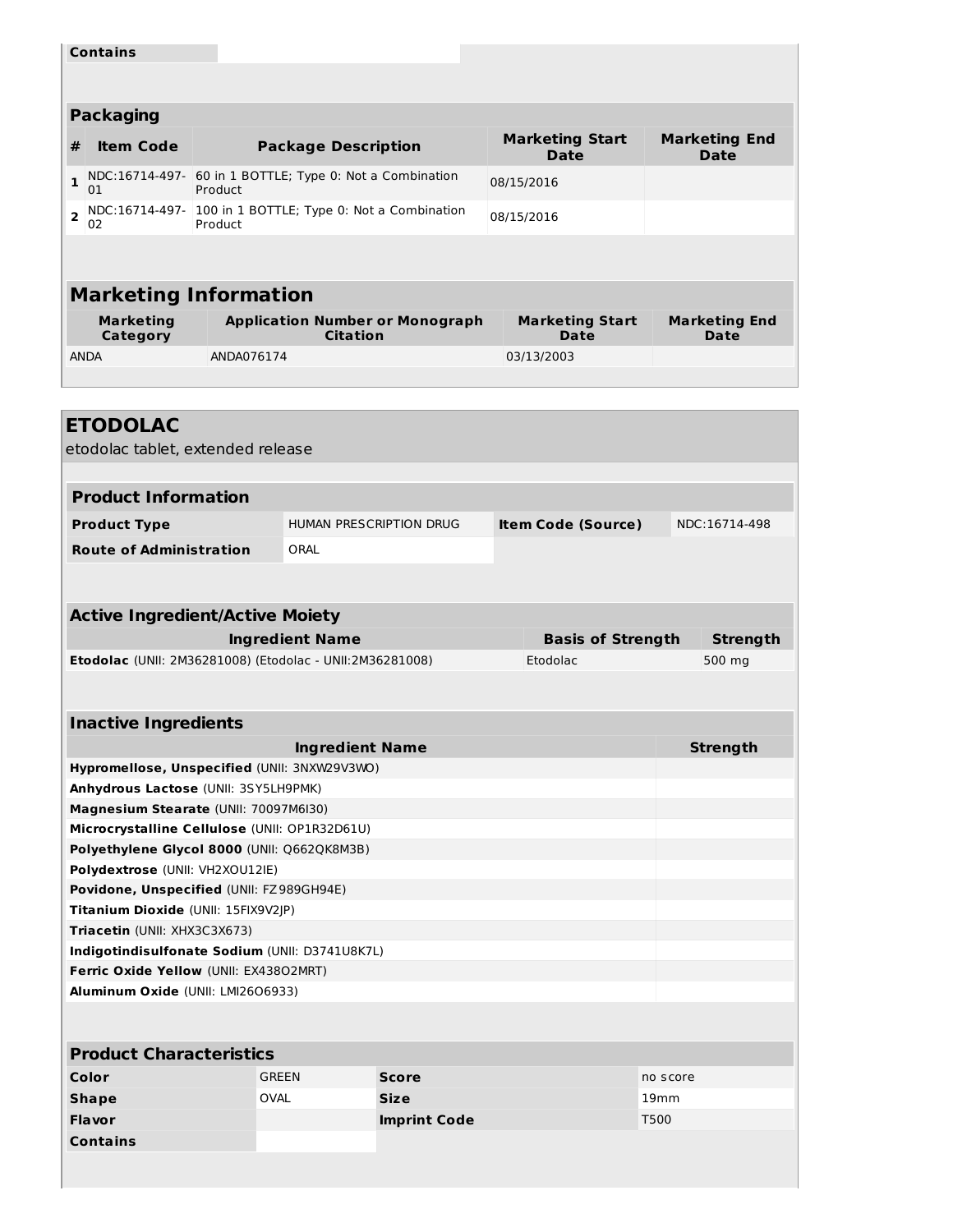| <b>Packaging</b> |                                                                                                                                                             |                                                                      |                                       |                                     |  |  |  |
|------------------|-------------------------------------------------------------------------------------------------------------------------------------------------------------|----------------------------------------------------------------------|---------------------------------------|-------------------------------------|--|--|--|
| #                | <b>Item Code</b>                                                                                                                                            | <b>Package Description</b>                                           | <b>Marketing Start</b><br><b>Date</b> | <b>Marketing End</b><br><b>Date</b> |  |  |  |
| $\mathbf{1}$     | 01                                                                                                                                                          | NDC:16714-498- 60 in 1 BOTTLE; Type 0: Not a Combination<br>Product  | 08/15/2016                            |                                     |  |  |  |
| $\overline{2}$   | 02                                                                                                                                                          | NDC:16714-498- 100 in 1 BOTTLE; Type 0: Not a Combination<br>Product | 08/15/2016                            |                                     |  |  |  |
|                  |                                                                                                                                                             |                                                                      |                                       |                                     |  |  |  |
|                  |                                                                                                                                                             | <b>Marketing Information</b>                                         |                                       |                                     |  |  |  |
|                  | <b>Marketing</b><br><b>Application Number or Monograph</b><br><b>Marketing End</b><br><b>Marketing Start</b><br><b>Citation</b><br>Category<br>Date<br>Date |                                                                      |                                       |                                     |  |  |  |
|                  | <b>ANDA</b>                                                                                                                                                 | ANDA076174                                                           | 03/13/2003                            |                                     |  |  |  |
|                  |                                                                                                                                                             |                                                                      |                                       |                                     |  |  |  |
|                  |                                                                                                                                                             |                                                                      |                                       |                                     |  |  |  |
| <b>ETODOLAC</b>  |                                                                                                                                                             |                                                                      |                                       |                                     |  |  |  |
|                  | etodolac tablet, extended release                                                                                                                           |                                                                      |                                       |                                     |  |  |  |

| <b>Product Information</b>                               |                                          |                         |                     |                           |                  |                 |
|----------------------------------------------------------|------------------------------------------|-------------------------|---------------------|---------------------------|------------------|-----------------|
| <b>Product Type</b>                                      |                                          | HUMAN PRESCRIPTION DRUG |                     | <b>Item Code (Source)</b> |                  | NDC:16714-499   |
| <b>Route of Administration</b>                           |                                          | ORAL                    |                     |                           |                  |                 |
|                                                          |                                          |                         |                     |                           |                  |                 |
|                                                          |                                          |                         |                     |                           |                  |                 |
| <b>Active Ingredient/Active Moiety</b>                   |                                          |                         |                     |                           |                  |                 |
|                                                          |                                          | <b>Ingredient Name</b>  |                     | <b>Basis of Strength</b>  |                  | <b>Strength</b> |
| Etodolac (UNII: 2M36281008) (Etodolac - UNII:2M36281008) |                                          |                         |                     | Etodolac                  |                  | 600 mg          |
|                                                          |                                          |                         |                     |                           |                  |                 |
| <b>Inactive Ingredients</b>                              |                                          |                         |                     |                           |                  |                 |
|                                                          |                                          | <b>Ingredient Name</b>  |                     |                           |                  | <b>Strength</b> |
| Hypromellose, Unspecified (UNII: 3NXW29V3WO)             |                                          |                         |                     |                           |                  |                 |
| Anhydrous Lactose (UNII: 3SY5LH9PMK)                     |                                          |                         |                     |                           |                  |                 |
| Magnesium Stearate (UNII: 70097M6I30)                    |                                          |                         |                     |                           |                  |                 |
| Microcrystalline Cellulose (UNII: OP1R32D61U)            |                                          |                         |                     |                           |                  |                 |
| Polyethylene Glycol 8000 (UNII: Q662QK8M3B)              |                                          |                         |                     |                           |                  |                 |
| Polydextrose (UNII: VH2XOU12IE)                          |                                          |                         |                     |                           |                  |                 |
| Povidone, Unspecified (UNII: FZ989GH94E)                 |                                          |                         |                     |                           |                  |                 |
| Titanium Dioxide (UNII: 15FIX9V2JP)                      |                                          |                         |                     |                           |                  |                 |
| Triacetin (UNII: XHX3C3X673)                             |                                          |                         |                     |                           |                  |                 |
| Indigotindisulfonate Sodium (UNII: D3741U8K7L)           |                                          |                         |                     |                           |                  |                 |
| FD&C Red No. 40 (UNII: WZB9127XOA)                       |                                          |                         |                     |                           |                  |                 |
| FD&C Yellow No. 6 (UNII: H77VEI93A8)                     |                                          |                         |                     |                           |                  |                 |
|                                                          | <b>Aluminum Oxide (UNII: LMI2606933)</b> |                         |                     |                           |                  |                 |
|                                                          |                                          |                         |                     |                           |                  |                 |
|                                                          |                                          |                         |                     |                           |                  |                 |
| <b>Product Characteristics</b>                           |                                          |                         |                     |                           |                  |                 |
| Color                                                    | GRAY                                     |                         | <b>Score</b>        |                           |                  | no score        |
| <b>Shape</b>                                             | OVAL (bi-convex)                         |                         | <b>Size</b>         |                           | 20 <sub>mm</sub> |                 |
| Flavor                                                   |                                          |                         | <b>Imprint Code</b> |                           | T600             |                 |
| <b>Contains</b>                                          |                                          |                         |                     |                           |                  |                 |
|                                                          |                                          |                         |                     |                           |                  |                 |

**Packaging**